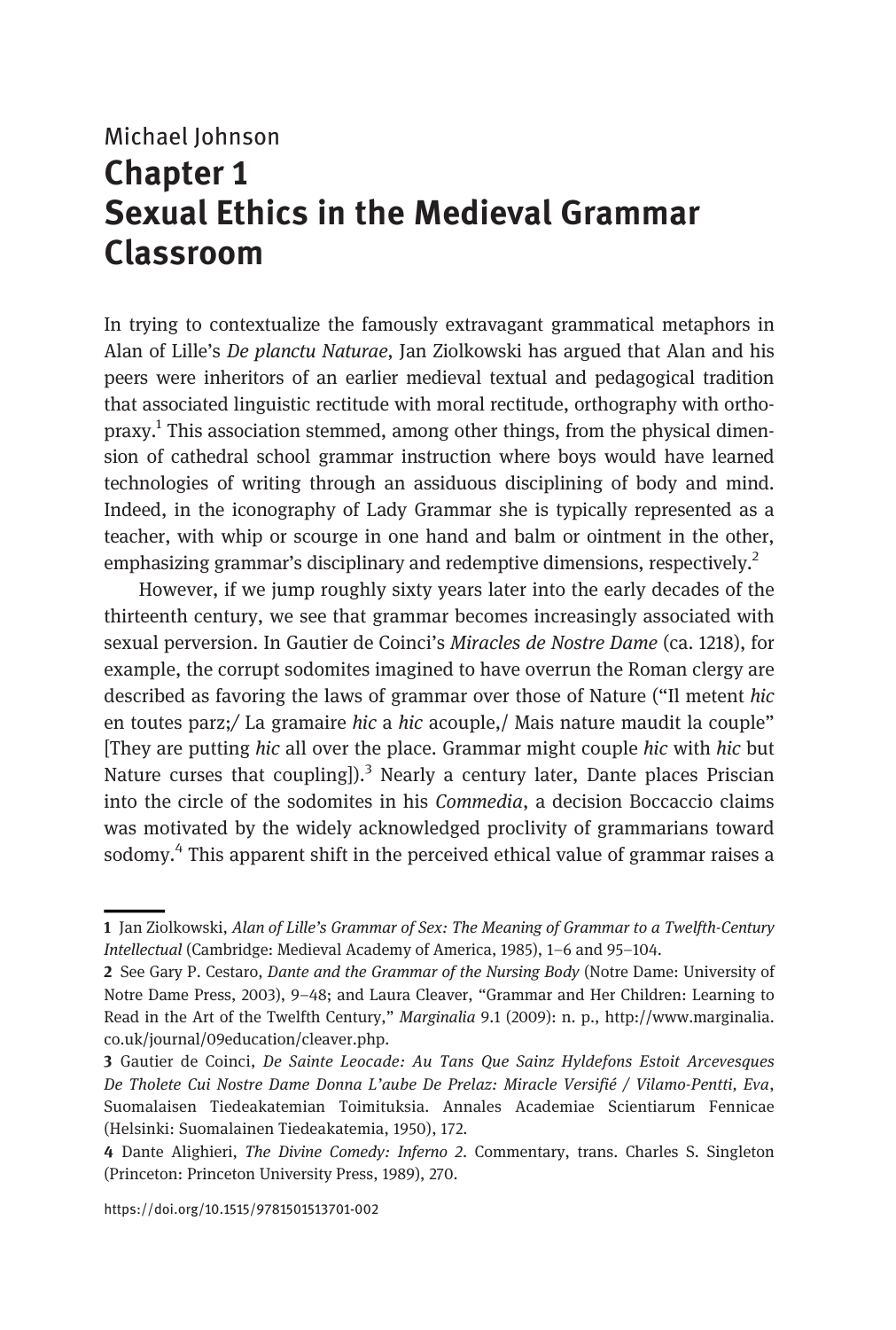number of questions relevant to the history of sexuality in medieval Europe. Broadly, we might ask how the early medieval cultural association of grammar with moral rectitude gives way to an association with sexual perversion and moral turpitude in the later Middle Ages. But also, more narrowly, we might ask what specific role medieval grammatical education played in shaping conceptions of erotic desire. To what extent was the grammar classroom perceived as a desirous space, or a space for the disciplining of desire? I will suggest that twelfth-century developments in the theory and practice of Grammatica––from the emergence of speculative grammar to innovations in grammatical pedagogy made necessary by increased enrollments and an increasingly autonomous professoriate––are at the root of this dramatic shift in perceptions of grammar's ethical value in regards to sexuality. By examining this shift, I believe we can gain insight into the role and evolution of sexual ethics in the medieval grammar classroom.

### Introduction: Grammar's Ambivalent Status

Alan of Lille's use of grammatical terminology in his theological treatment of natural and unnatural desires is attached to a specific moment in the history of the nascent European university. And although De planctu Naturae is uniquely systematic in its deployment of grammatical metaphors, Alan was far from alone in his use of metalinguistic terminology from the trivium as a means of encoding questions of sex and gender. In the high Middle Ages, the language of Latin grammar became imbued with a powerful and deeply conflicted erotic aura to a degree unseen in any other period of European history. Poets and theologians of the period found grammar to be an endlessly rich source of concepts, structures, and metaphors with which to encode, reflect on, regulate, and even take pleasure in writing about sex.<sup>5</sup> Erotic uses of grammar appear in all manner of writings during the period, to a variety of ends, and even, quite often, to opposing ends. On the one hand, grammar was a regulatory art, dedicated in every sense to the straight line (from the Greek γράμμα, "line of writing"), both in the sense

<sup>5</sup> Examples abound in Latin poetry from the high Middle Ages from Goliardic poetry (especially the Carmina Burana) to debate poems such as the Altercatio Ganimedis et Helene. See Thomas C. Moser, A Cosmos of Desire: The Medieval Latin Erotic Lyric in English Manuscripts (Ann Arbor: University of Michigan Press, 2004). Vernacular examples are perhaps more well known and can be seen in troubadour sirventes, the Roman de la Rose, Henri d'Andeli's Bataille des Sept Arts, and the Roman de Silence, among many others.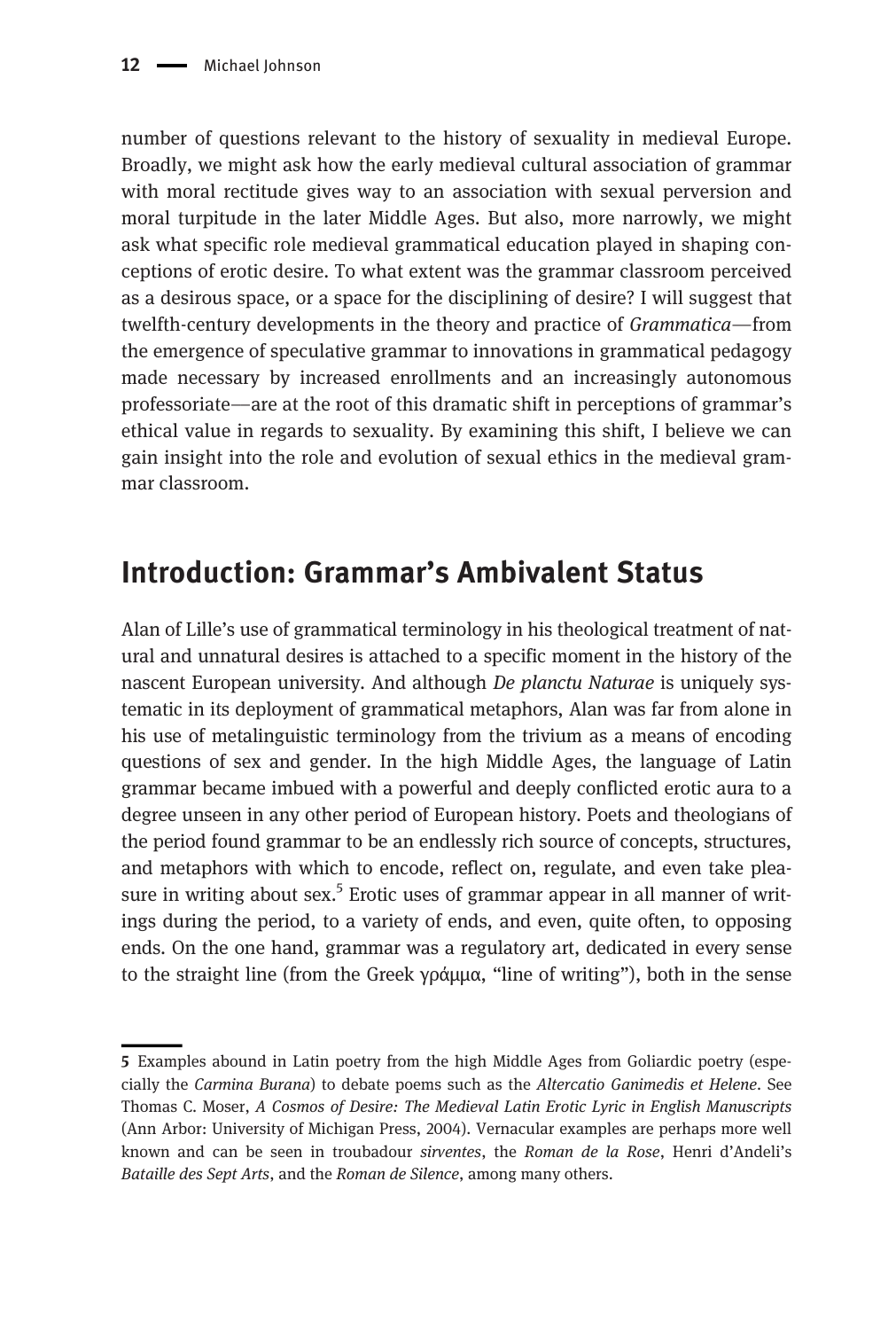that grammar students had to develop the manual mastery necessary to write correctly (orthography) and in the sense that linguistic rectitude was thought necessary to the cultivation of moral rectitude (orthopraxy). On the other hand, the discipline of grammar was also always potentially deviant, threatening to lead its practitioners away from the straight path of linguistic and, by extension, moral rectitude. The reasons behind this association of grammar with linguistic excess and deviance were complex and multiple. For one, the medieval grammar classroom was where young boys first encountered pagan literature in all its exuberant and puzzling alterity. Classical attitudes toward sexuality reflected in the Sex Auctores<sup>6</sup> and the works of Ovid and Virgil (somewhat later in the grammar curriculum), combined with the difficulties in using literary, and thus often highly figural, language to teach elementary Latin, we must imagine, would have led grammatici to develop a conflicted erotic rapport with the grammar classroom.<sup>7</sup> Beyond the erotic landscapes of pagan literature, however, even the non-literary aspects of grammar were permeated with a sense of eroticism and sin. Given that Latin was understood to be a post-Babelian language, its grammar was correspondingly imagined to mirror the fallenness of nature; $<sup>8</sup>$  that the word casus</sup> (grammatical case) is derived from the perfect passive participle of cadō ("I fall") further cemented the association of grammar with fallen nature, as John Alford observed.<sup>9</sup> Thus, in the imagination of a writer such as Alan of Lille, fallen grammar cannot help but generate sexual monstrosities such as the two-sexed heteroclite

<sup>6</sup> The elementary Latin curriculum that included, in this order, the Distichs of Cato, Eclogue of Theodulus, fables of Avian, elegies of Maximian, Statius's Achilleid, and Claudian's Rape of Proserpina. These would have been taught in conjunction with the standard grammar textbooks: Donatus's Ars minor and (beginning in the early thirteenth century) Alexandre de Villedieu's Doctrinale Puerorum and/or Evrard de Béthune's Graecismus.

<sup>7</sup> Although this ambivalence arguably goes back as far as Augustine (see Brian Stock, Augustine the Reader: Meditation, Self-Knowledge, and the Ethics of Interpretation [Cambridge: Harvard University Press, 1996]) and is certainly informed by Augustine's thinking, I would argue that it takes on new meaning as soon as the moderni begin modifying the grammar curriculum.

<sup>8</sup> Cf. John of Salisbury, "While grammar has developed to some extent, and indeed mainly, as an invention of man, still it imitates nature, from which it partly derives its origin. Furthermore, it tends, as far as possible, to conform to nature in all respects" (Metalogicon, trans. Daniel D. McGarry, 1.14 [Berkeley: University of California Press, 1962], 39).

<sup>9</sup> John Alford writes, "Medieval poets, noting the literal meanings of such terms as casus and declinatio – both signifying 'fall' – drew elaborate comparisons between grammar and the story of Adam and Eve: original sin is referred to as 'the first declension,' and Adam and Eve are 'oblique' nouns that fell away or 'declined' from God" ("The Grammatical Metaphor: A Survey of Its Use in the Middle Ages," Speculum 57.4 [1982]: 728–60 at 728).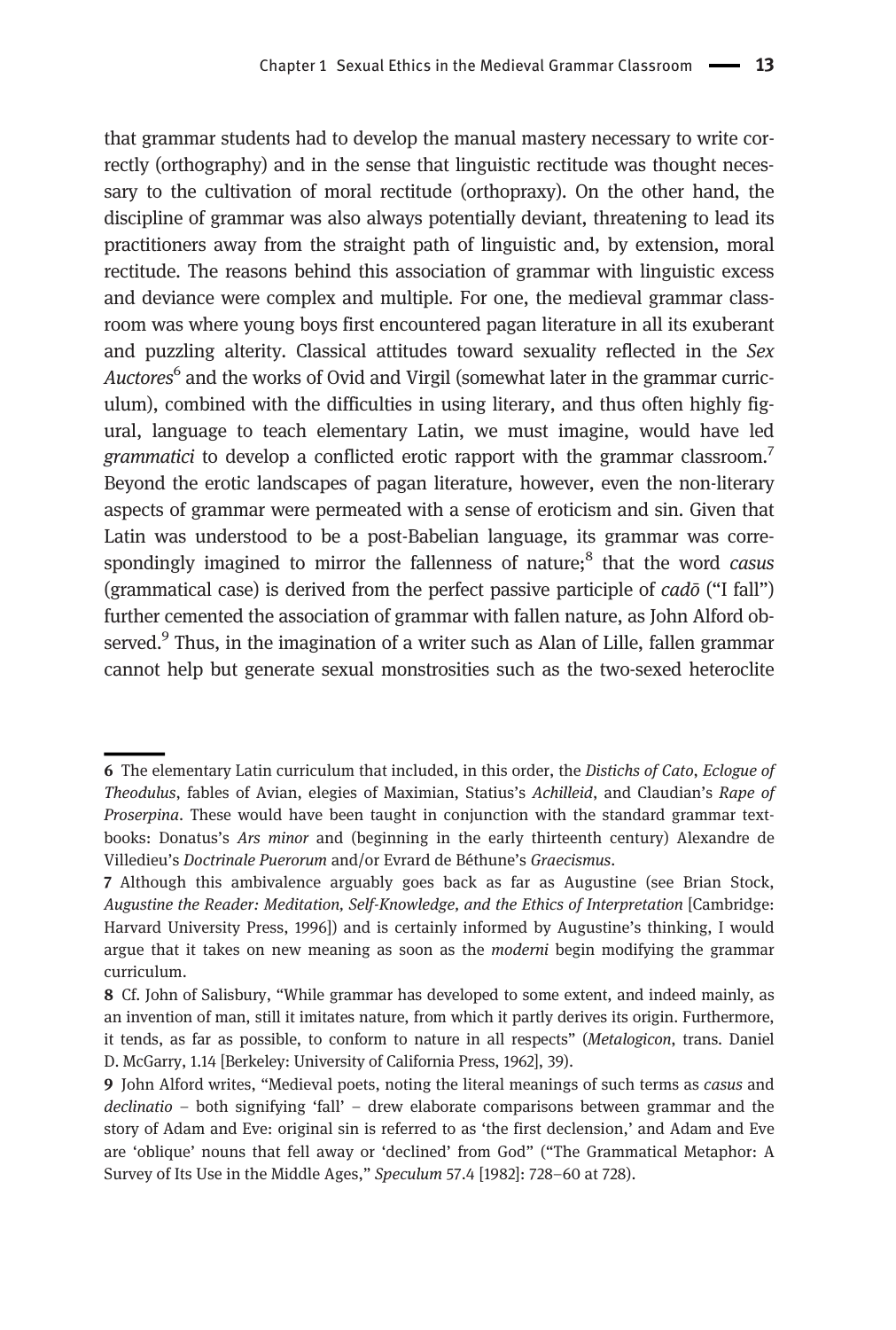and the passive-in-appearance-but-active-in-meaning deponent, and harbors the constant threat of metaleptic, or insufficiently teleological, signification.

Grammar had long been harnessed in the service of regulating sexual ethics and in a way that was tied to the intensely homosocial and, in certain ways, homoerotic, atmosphere of the cathedral schools. However, as the discipline of grammar became imbued with dialectical reasoning and thus became more categorical and compartmentalized, its earlier association with the disciplining of desire in a homosocial environment became suspect. Moreover, speculative grammar's tendency to ontologize grammatical categories informed and propelled the creation of new norms just as the Church began to intensify its regulation of sex and marriage.

Since the publication of John Boswell's Christianity, Social Tolerance, and Homosexuality: Gay People in Western Europe from the Beginnings of the Christian Era to the Fourteenth Century and Mark Jordan's The Invention of Sodomy in Christian Theology, a number of scholars interested in premodern sexuality have acknowledged the fact that medieval thinkers tended to view matters of sex and gender through a grammatical lens. However, aside from Ziolkowski's (1985) Alan of Lille's Grammar of Sex and, to a lesser extent, Cestaro's (2003) Dante and the Grammar of the Nursing Body and Curry Woods's (2010) Classroom Commentaries: Teaching the Poetria Nova across Medieval and Renaissance Europe, existing scholarship on the subject does not contextualize this phenomenon in relationship to pedagogical practice in the medieval grammar classroom, which would have been almost certainly a crucible for the emergence of this peculiar use of grammatical terminology and reasoning to describe and reflect on erotic desire and gender. Moreover, by focusing on the more concrete register of pedagogical practice instead of high grammatical theory, the historical shift in Grammatica's status, from a discipline of orthopraxy to one associated with disordered desire and sodomy, comes into view with more clarity.

This essay therefore considers medieval grammar instruction from a few different angles and is organized around a series of pairings. I look first at the presence of the Altercatio Ganimedis et Helene, an erotic debate poem, in the context of its manuscript tradition, manuscripts that were likely produced and used in conjunction with grammar instruction. By situating it in its manuscript tradition, we are able to view the Altercatio as a product of the homosocial environment of the cathedral school where boys learned a certain disciplining of desire through their grammatical studies. However, by placing it into dialogue with Gilles de Corbeil and Gautier de Coinci, both of whom cite the *Altercatio's* famous grammatical justification of same-sex desire, we also see how quickly the textual legacy of the grammar-as-orthopraxy tradition would become not only indecipherable to readers in the thirteenth century and beyond, but also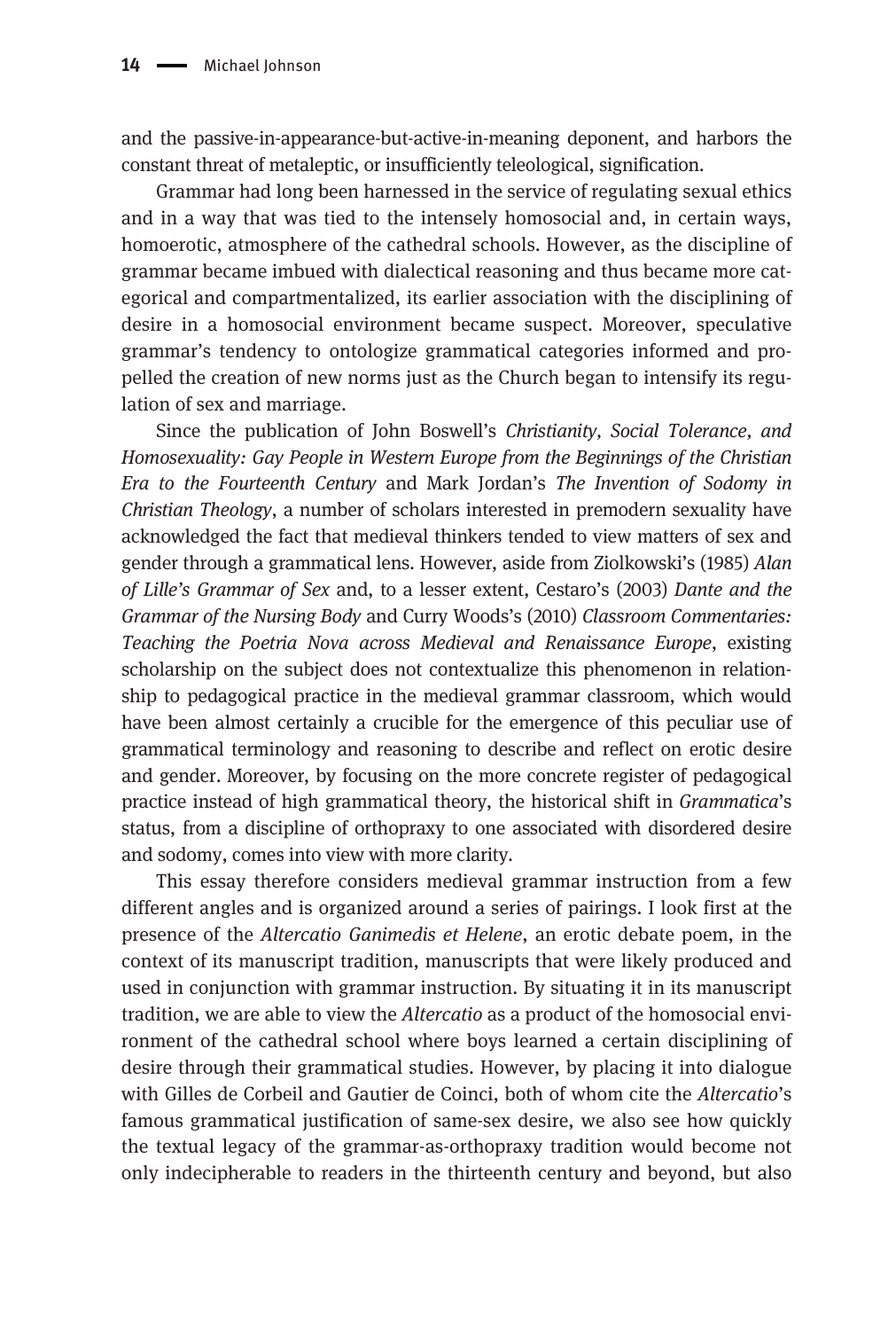suspect and perverse. The next section of the essay pairs John of Salisbury and Alan of Lille with Petrus Helias and Alexandre de Villedieu, respectively. John and Alan are both transitional figures, caught between the early medieval pedagogical grammar model and the emergent fields of speculative and modistic grammar, and both advocate for grammar instruction as a mode of disciplining desire. Petrus and Alexandre, on the other hand, represent innovations in grammar instruction that remove or bracket desire, in various ways, from the grammar classroom.

By placing these medieval intellectuals into dialogue with one another, the presence and concern with desire in the grammar classroom come into relief. For example, John of Salisbury and Petrus Helias are rarely, if ever, studied in relationship to the history of sexuality; nor are they examined for their reflections on desire.<sup>10</sup> However, by considering John of Salisbury's lament about the loss of an earlier generation's pedagogical methods against the emergence of the *summa* as both cause and supplement to the loss John describes, the desirous homosociality of the early medieval grammar classroom comes into view with a degree of clarity that would be impossible looking at either of these thinkers alone. By pairing Alexandre de Villedieu with Alan of Lille, the cosmological stakes of setting De planctu Naturae in the grammar classroom become more evident. The endeavor undertaken by Alexandre in his *Doctrinale* to excise pagan eroticism and desire from the classroom is undercut by the intrinsic eroticism of grammatical structures themselves, which Alan imagines as a sort of glue binding Nature and language together. Expansive and infinitely transferable, profoundly ambivalent but also necessary and ineluctable, the grammar classroom is where desires find their attachment to objects, whether good or bad, and thus also where these desires must be disciplined according to Alan's reckoning.

#### Disciplining Desire in the Medieval Grammar Classroom

In this section of the essay, I will consider the shift in grammar's ethical status described above as it is reflected in one particularly evocative manuscript history.

<sup>10</sup> With the notable exception of Elena Lombardi's fascinating discussion of Petrus Helias in The Syntax of Desire: Language and Love in Augustine, the Modistae, Dante (Toronto: University of Toronto Press, 2007).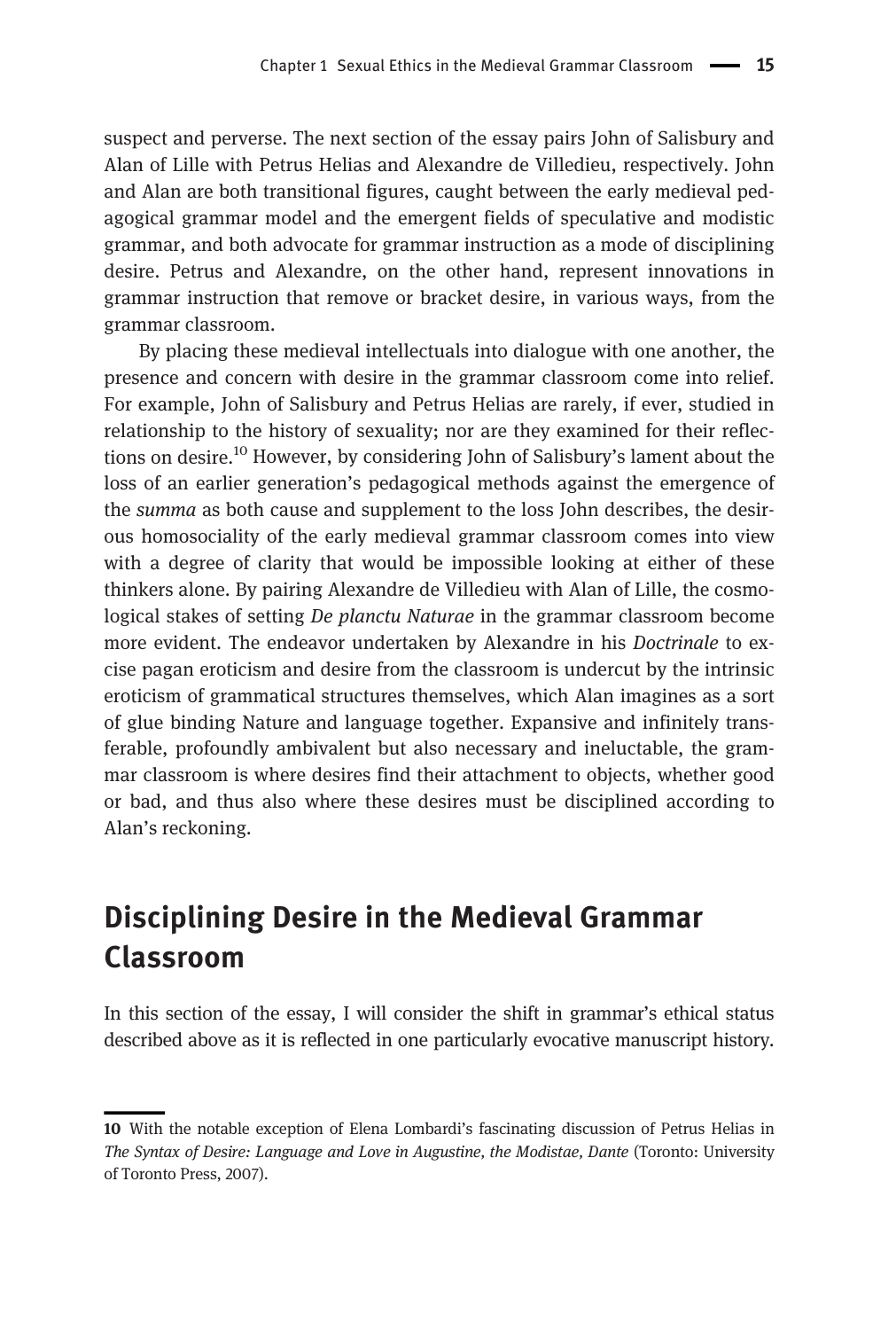In CSTH, Boswell notes the existence of a manuscript (the MS Biblioteca Apostolica Vaticana, Lat. 2719) that contains Priscian's Institutiones grammaticae bound together with the anonymously written debate poem, the Altercatio Ganimedis et Helene.<sup>11</sup> The presence of these two works together in a single manuscript raises important questions about grammatical pedagogy during the high medieval period, including, significantly, whether grammar teachers, in some way, saw the training of desire as one of their pedagogical tasks.

The Institutiones grammaticae (ca. 520) together with Donatus's Ars grammatica formed the core of the Latin grammar curriculum during the medieval period and into the renaissances. As Sluiter and Copeland note, the Institutiones "acquires enormous authority in the Middle Ages," attested by the existence of nearly a thousand manuscripts.<sup>12</sup> It became popular as early as the eighth century, cited by Bede, Alcuin, and, slightly later, Hrabanus Maurus. Then, during the mid-twelfth and thirteenth centuries, the Institutiones became particularly important as the common substratum of all speculative and modistic grammatical theories. It is, arguably, the modistic appropriation of the Institutiones that influenced Dante's inclusion of Priscian among the sinners against nature.<sup>13</sup> In either case, a manuscript containing the *Institutiones* would likely have been used to pedagogical ends, whether in a cathedral school or a monastic context.

If the MS Vat. Lat. 2719 was indeed used for pedagogical purposes, the anonymously written Altercatio Ganimedis et Helene (composed after 1160 and before 1176) might seem a strange addition; the poem, at least according to John Boswell's reading of it, may have been an apologia for same-sex love. It may also have been a condemnation of same-sex desire, judging by the last three stanzas. Or, if we believe Boswell that the Cambridge, MA Houghton MS Lat. 198 was the autograph copy, it may have been written originally as a veiled apologia but was then modified by copyists in such a way as to be interpreted

<sup>11</sup> John Boswell, Christianity, Social Tolerance, and Homosexuality: Gay People in Western Europe from the Beginning of the Christian Era to the Fourteenth Century (Chicago: University of Chicago Press, 1980), 259.

<sup>12</sup> Medieval Grammar and Rhetoric: Language Arts and Literary Theory, AD 300–1475, ed. Rita Copeland and Ineke Sluiter (Oxford: Oxford University Press, 2009), 167.

<sup>13</sup> This might explain why Priscian and not Donatus is included among the sodomites; speculative grammar represents a metaleptic, or tautological, relationship to grammar (as its own end) against the anagogical model of the liberal arts as a bridge articulating God and world through a certain structuring of knowledge. However, the prevailing theory is that Priscian was associated apocryphally with Julian the Apostate (see Eugene Vance, Mervelous Signals: Poetics and Sign Theory in the Middle Ages [Lincoln: University of Nebraska Press, 1989], 230–55).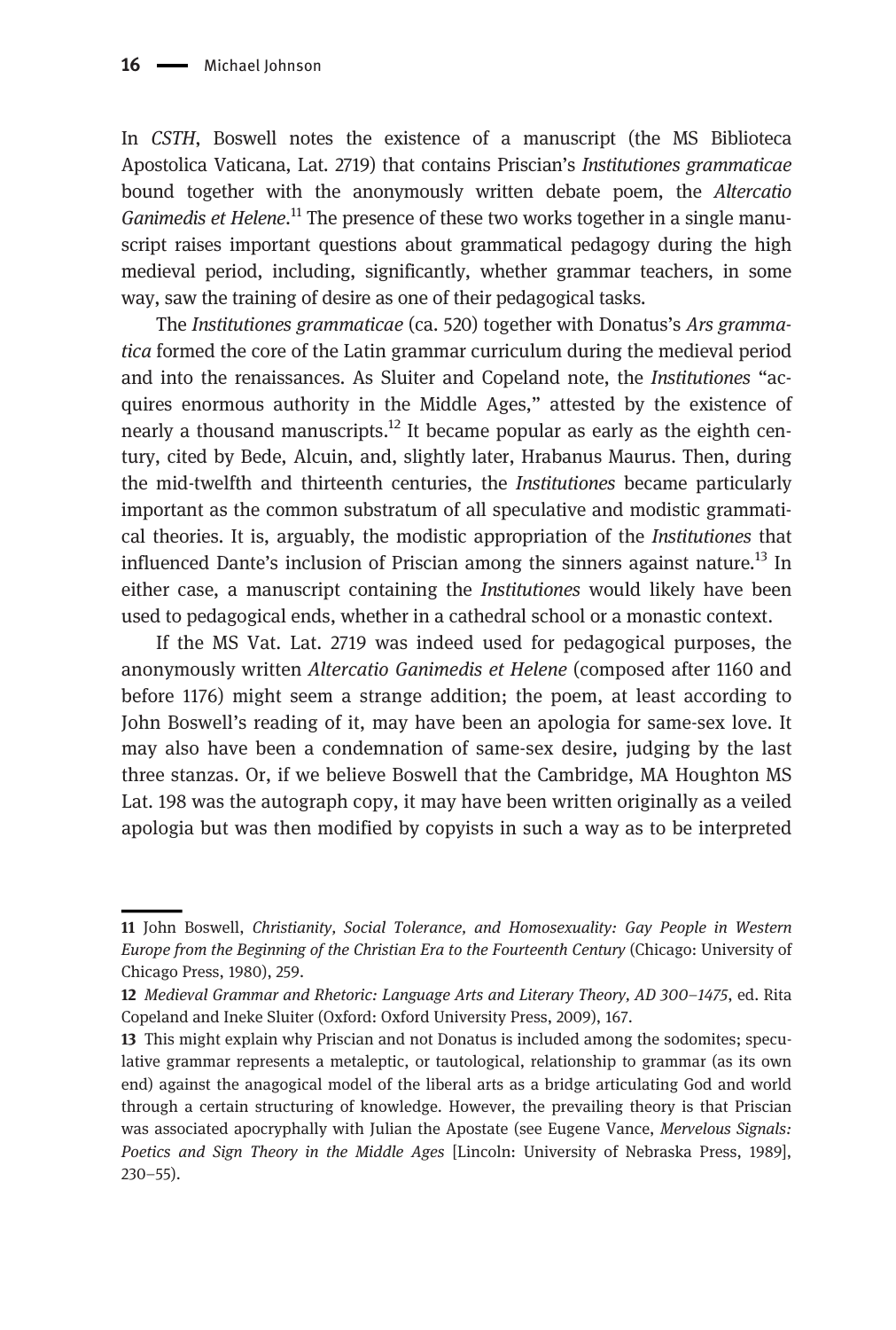as a condemnation of same-sex desire.<sup>14</sup> Whatever the case, the Altercatio is unequivocally concerned with sexual desire, which becomes the primary object of debate between Ganymede and Helen, each of whom defends the virtues of sex with boys and women, respectively. What use would such a debate have in a grammar classroom?

Two further details about the poem might explain its inclusion in MS Vat. Lat. 2719. First, nearly the entirety of the poem derives its metaphors using language from the trivium––grammar, dialectic, rhetoric––citing Martianus Capella's widely known characterization of the language arts.<sup>15</sup> Its use of grammatical language seems to have been precisely what brought it some degree of fame. Ganymede's grammatical argument that like should be coupled with like according to the rules of congruitas was striking enough to have been cited in a dozen or so antisodomitic works during the late twelfth and thirteenth centuries. Ganymede's argument:

Impar omne dissidet, recte par cum pari eleganti copula mas aptatur mari. Si nescis: articulos decet observari, hic et hic gramatice debent copulari. (ll. 141–44)

Opposites always disagree; the right way is like with like. Man can be fitted to man by elegant conjunction. If you don't know this, look at the gender of their articles<sup>16</sup> Hic and hic should be coupled according to the rules of grammar.

Whether the author intended the poem as an apologia or a condemnation, Ganymede's argument seems to have cemented the association of grammarians with sodomy. Only a decade or so later, Gilles de Corbeil cites Ganymede's grammatical argument in his virulently phobic anticlerical treatise, Hierapigra ad purgandos prelatos, where he worries that "men have made themselves into grammarians" (volentes grammatici fieri)<sup>17</sup> so that they might have sex according to the rules of grammar rather than the rules of Nature.

<sup>14</sup> Boswell, Christianity, Social Tolerance, and Homosexuality, 260.

<sup>15</sup> Martianus Capella and the Seven Liberal Arts: The Marriage of Philology and Mercury, trans. William Harris Stahl, Richard Johnson, and E. L. Burge (New York: University of Columbia Press, 1992).

<sup>16</sup> Thomas Stehling, Medieval Latin Poems of Male Love and Friendship (New York: Garland, 1984), 112. The Latin "Articulos" best translates as "pronouns" in this context.

<sup>17</sup> Cited in Bruce Holsinger, Music, Body, and Desire in Medieval Culture: Hildegard of Bingen to Chaucer (Palo Alto: Stanford University Press, 2001), 174–75.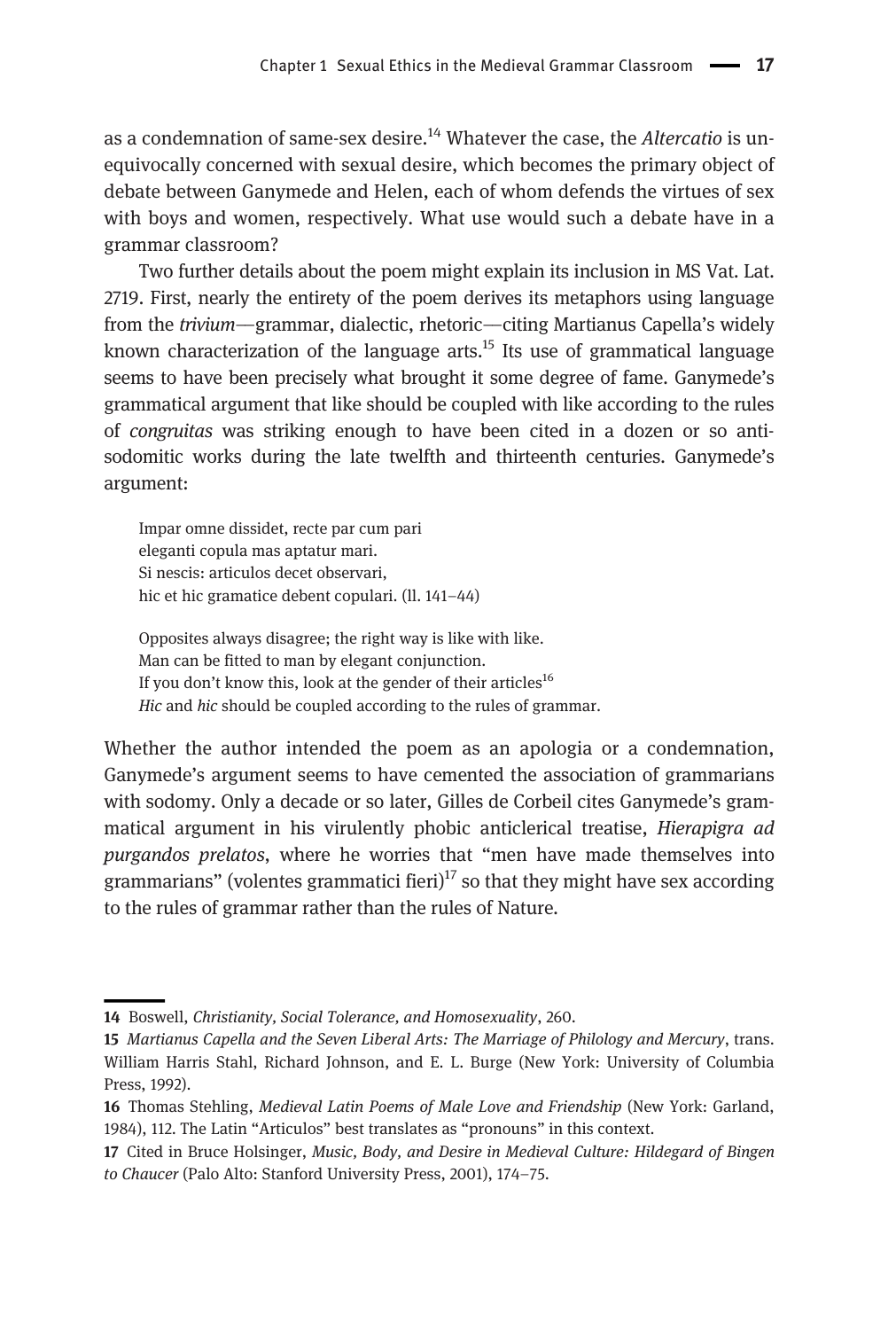The second detail that might explain its inclusion in MS Vat. Lat. 2719 concerns the poem's pagan setting. Although sodomy was a relatively novel concern in Christian theology<sup>18</sup> at the time of the poem's composition, the Altercatio contains no references to Christianity, nor does it feature any specifically Christian argument about sexual desire. It is written as though the same classical figures who populated the literature of the medieval grammar classroom were given a retroactive opportunity to debate their sexual mores. In addition to opposing two objects of desire, the Altercatio also stages a confrontation with the historical and cultural alterity of the classical past. This speaks directly to the pedagogical concerns of twelfth-century grammar teachers: can students attain literacy in Latin without unmediated exposure to the potentially perverting influence of classical literature? And hasn't the subject of study already been "perverted" by its classical origins? The poem's concern with sexuality is thus difficult, perhaps impossible, to separate from its concern with the value of pagan literature in the medieval grammar classroom. And this was the subject of a highly contentious debate in the twelfth and thirteenth centuries.<sup>19</sup>

What's more, the MS Vat. Lat. 2719 is not alone. Of the eight known manuscripts that contain the Altercatio, one—in all likelihood, the autograph—is freestanding and six of them contain works directly connected to grammar and rhetoric, including works by Matthew of Vendôme, Isidore of Seville, John of Garland, Gautier of Châtillon, Alan of Lille, and others. Given what we know about its manuscript tradition, it is difficult to imagine the Altercatio was not used in the grammar classroom.

What is fascinating and puzzling about MS Vat. Lat. 2719 and its sister manuscripts is that authors and defenders of grammar who wrote roughly contemporaneously to the composition of the Altercatio, such as Alan of Lille (to whom some have attributed the Altercatio's authorship)<sup>20</sup> and John of Salisbury, seemed to believe that the discipline of grammar had some concrete value in the realm of sexual ethics. The author of the Altercatio itself most likely believed so as well. But the Altercatio elicited such a phobic reception in writers like Gilles de Corbeil and Gautier de Coinci, that less than a century later the Roman de la Rose was alone in entertaining the possibility of grammar's ethical value––and even then, Genius's

<sup>18</sup> See chapter 2, "The Discovery of Sodomy," 29–45 in Mark Jordan's The Invention of Sodomy in Christian Theology (Chicago: University of Chicago Press, 1997).

<sup>19</sup> See, for example, Marilynn Desmond's discussion of the Ovides moralisées in Desmond, Ovid's Art and the Wife of Bath: The Ethics of Erotic Violence (Ithaca: Cornell University Press, 2006).

<sup>20</sup> See Rolf Lenzen's "'Altercatio Ganimedis et Helene Kritische Edition mit Kommentar," Mittellateinisches Jahrbuch 7 (1972): 161–86.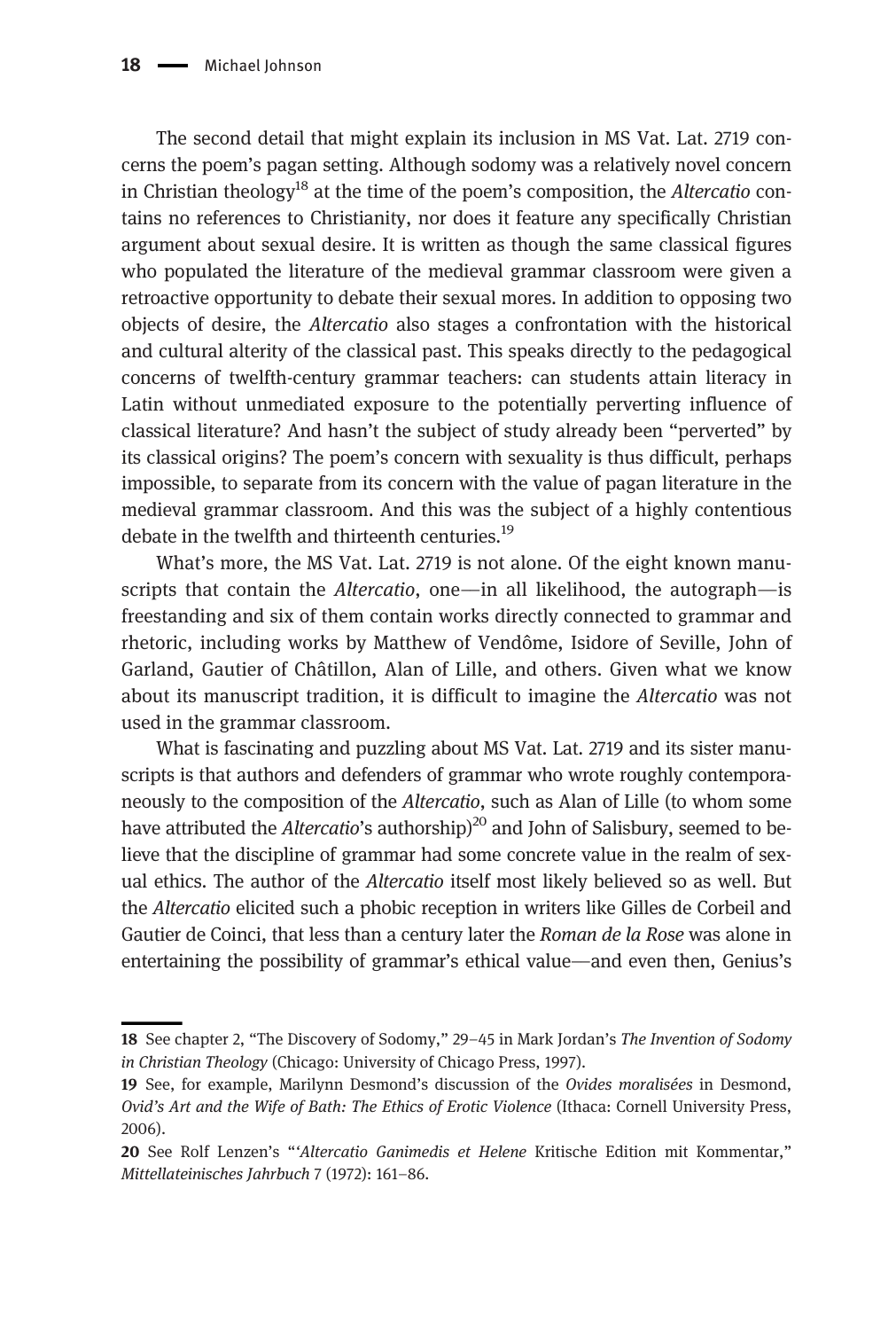grammatically encoded excommunication of the sodomites (vv. 4313–14) suggests that Jean de Meun did not fully endorse this by-then-outdated understanding of grammar. In either case, Gilles de Corbeil's claim that men become grammarians just so they can find a way to justify their sexual sins by drawing upon the laws of grammar rather than the laws of nature was so highly influential that it made its way quickly into the vernacular, as was the case with Gautier de Coinci's wildly popular Miracles de Nostre-Dame:

Plus volentiers les font movoir A Perrotin qu'a Perronnelle ... Terre, terre, por quoi n'awevres, Si les transglouz de toutes parz? Il metent hic en toutes parz; La gramaire hic a hic acouple, Mais nature maudit la couple. ... Nature rit, si com moi samble, Quant hic et hec joignent ensamble. Mais hic et hic chose est perdue. $^{21}$ 

They are more turned on by Pierres than by Pierrettes . . . Oh, Earth, why don't you open up and swallow these men down all the way? They are putting hic all over the place. Grammar might couple hic with hic but Nature curses that coupling.

And roughly a century later, it was this way of thinking about grammar and sex––not Alan of Lille's––that likely influenced Dante and Boccaccio to ascribe a proclivity for sodomy to grammarians. Alan of Lille's profoundly nuanced attempt to show what he saw as continuities and discontinuities between natural law and grammatical law, and the anonymous author of the *Altercatio*'s extremely subtle harnessing of grammar's eroticism to arouse productive anxiety among his students, I believe, were both written to the end of regulating sexual orthodoxy. However, their willingness to walk the student-reader through a gamut of erotic configurations, even if expressed via grammatically euphemistic metaphors, was perhaps too subtle, leading certain readers to reject grammar altogether as dangerous terrain.

<sup>21</sup> Gautier de Coinci, De Sainte Leocade, 172; translations mine.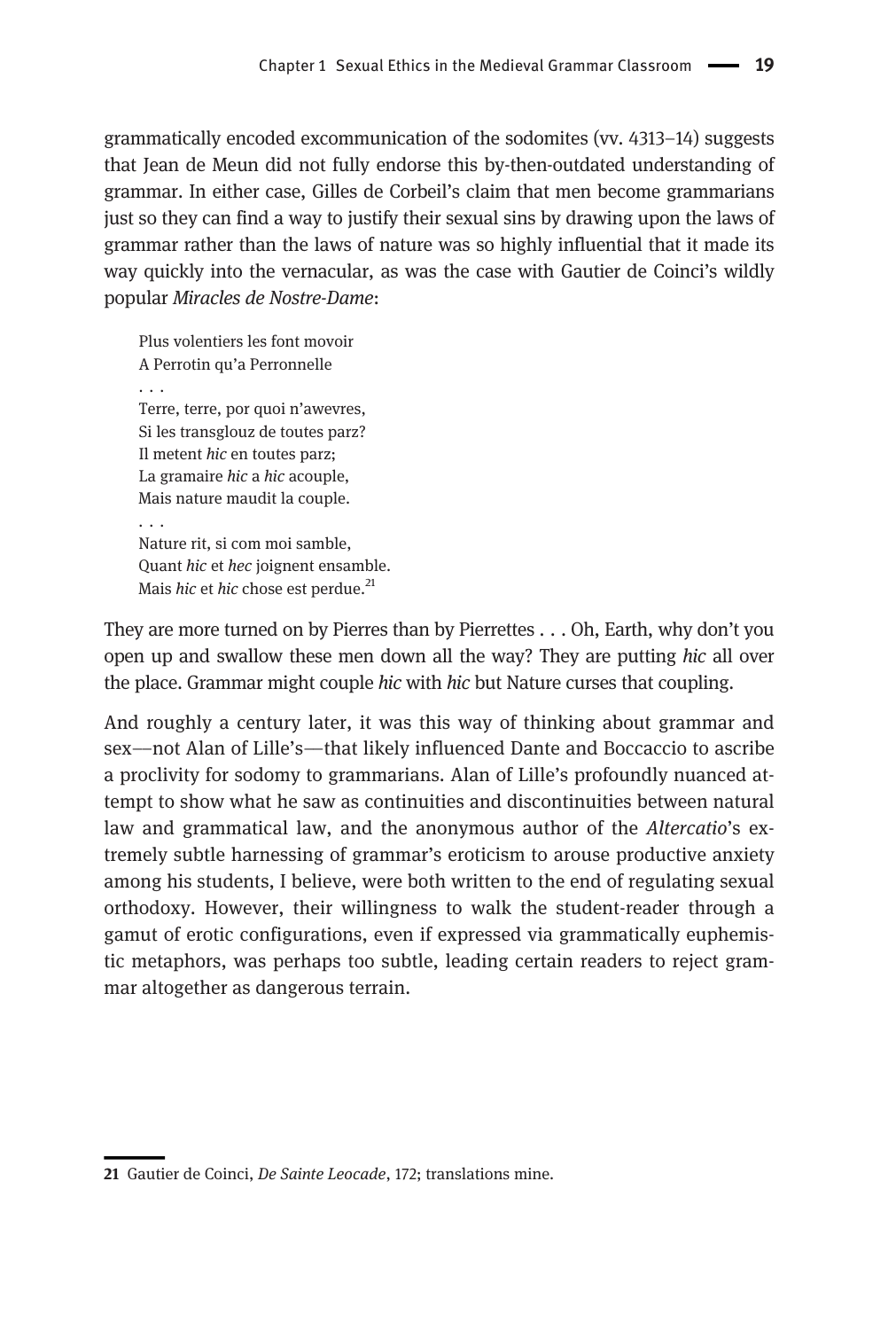# Nostalgic Homosociality and the Summa as Supplement

The early Middle Ages inherited the late antique model of grammar, which had two primary functions: the first, to teach the Latin language (a facet of grammar characterized as the ars recte loquendi et scribendi by Isidore of Seville<sup>22</sup>) and the second, to teach how to make basic judgments about literature, the facet of grammar known as the enarratio poetarum. As Martin Irvine notes in his study of early medieval grammar, "grammatica was universally understood to supply the discursive means for constructing language and texts as objects of knowledge. $123$  Grammar was thus concerned with literacy, in the broadest sense possible, the stakes of which heightened in the early Christian era as the primary objective became that of biblical literacy. And it was the most interpretively oriented of the verbal arts, more so even than rhetoric, which was focused more on mastering forms while grammar focused on recognizing and parsing those forms. The practice of textual glossing, for example, which we still practice a version of today in literature classes, was solidly within the purview of grammar. As far as grammar textbooks were concerned, the Ars minor and the Ars maior of Aelius Donatus, written in the mid-fourth century, were mainstays of curricula from the late antique period all the way through the early print era. The Ars minor was an elementary classroom handbook simply delineating parts of speech while the Ars maior was a more advanced and complete handbook of rules that outlined stylistic faults and graces, and parsed the difference between figurative language use and incorrect language use, listing such figures as metaphor, synecdoche, allegory, anaphora, sarcasm, and so on. Both are written plainly and enumeratively (e.g., "Pronomen quid est? Pars orationis, quae pro nomine posita tantundem paene significat personamque interdum recipit $v^{24}$ ), and the latter drew nearly all of its examples of usage from Virgil's poetry. As Copeland and Sluiter note, "The Middle Ages erected its curricula on a relatively small group of essential texts from Latin antiquity."<sup>25</sup>

<sup>22</sup> The Etymologies of Isidore of Seville, ed. Stephen A. Barney, W. J. Lewis, J. A. Beach, and Oliver Berghof (Cambridge: Cambridge University Press, 2006).

<sup>23</sup> Martin Irvine, The Making of Textual Culture: Grammatica and Literary Theory, 350-1100 (Cambridge: Cambridge University Press, 1994), 2.

<sup>24</sup> Aelius Donatus, The Ars Minor of Donatus: For One Thousand Years the Leading Textbook of Grammar, trans. Wayland Johnson Chase (Madison: University of Wisconsin Press, 1926), 28.

<sup>25</sup> Medieval Grammar and Rhetoric, 62.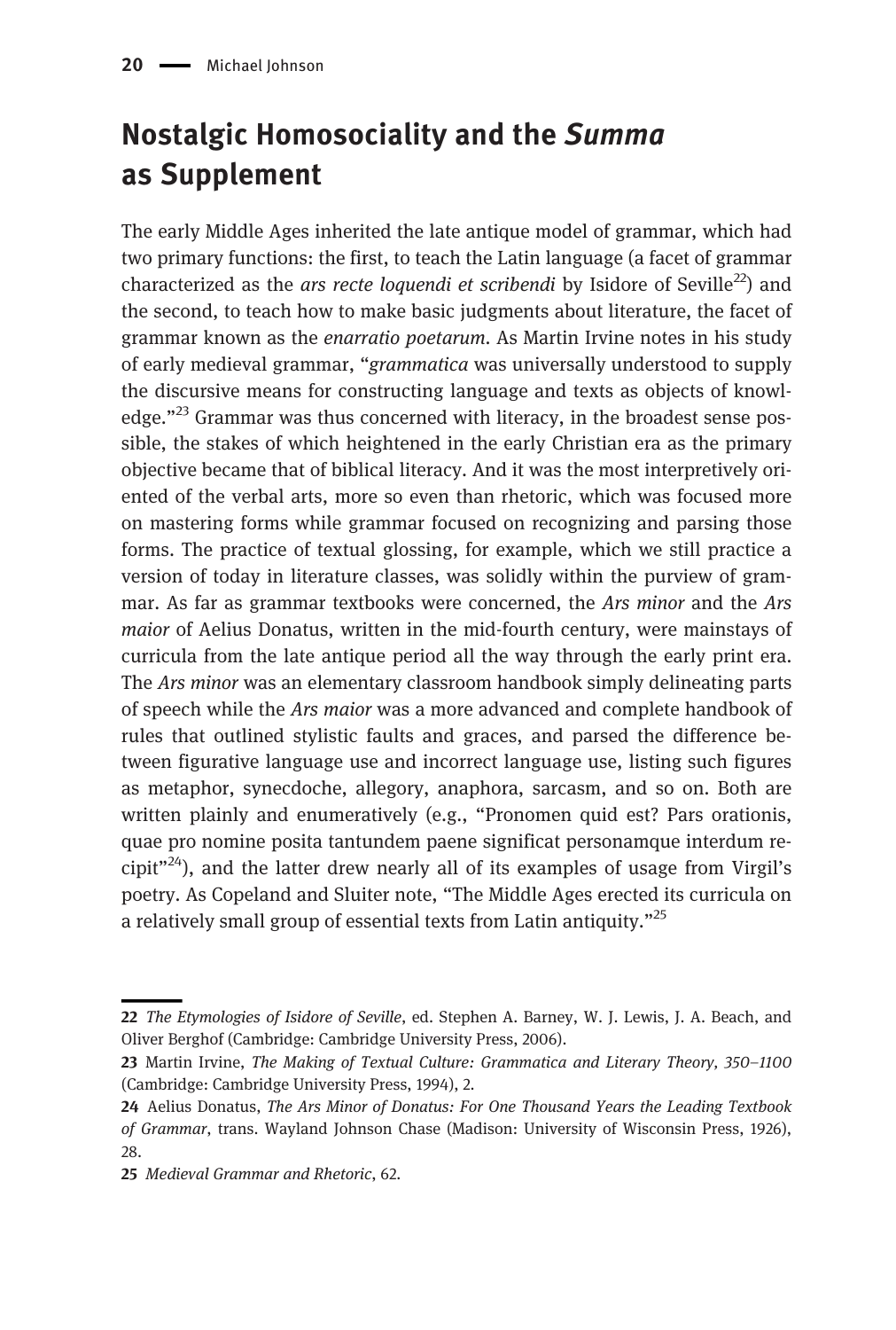But one thing that grammar was not during the early Middle Ages, with the possible exception of Duns Scotus, was a speculative discipline. In other words, grammar was rarely, if ever, the object of theoretical debate. It was a tool used in theological and legal debates––quite frequently, in fact––but, until the early twelfth century, grammar was almost exclusively concerned with Latin literacy, and a fairly stable understanding of literacy at that. The grammar curriculum remained essentially unchanged and unquestioned for six centuries. What's more, grammar was taught in the institutional context of cathedral schools and monastic schools that served a very small, relatively elite, portion of the population, and generally taught no more than a hundred students at a time.<sup>26</sup> Grammatical pedagogy was painstaking, involved lengthy memorization exercises, and was mostly transmitted through tradition. That is to say, techniques for teaching Latin grammar (beyond the minimal question/answer structure of the Ars minor and Ars maior) were not incorporated into the grammar texts themselves and were more likely handed down through tradition. Grammar was in this sense a kind of boutique discipline.

At the beginning of the twelfth century, however, two major and interrelated factors led to a serious reworking of both the pedagogy and theory of grammar. To begin with, on the heels of the wide dissemination of Boethian logic in the eleventh century, the discipline of dialectic (also referred to as logic) became ascendant and veered to become a master-discipline, to the point that grammar itself became "logicized," its categories imagined to reflect deeper logical/ontological categories. This fusion of grammar and logic gave birth to speculative grammar, a branch of the discipline interested in finding correspondences between grammatical distinctions in language and ontological distinctions in reality. It was the speculative grammarians who first formulated the notion of a universal grammar. So, whereas early medieval grammarians were for the most part only interested in the preservation of Latin, speculative grammarians examined linguistic categories thought to transcend Latin; in Saussurian terms, it might be said they favored langue over langage.

This new development, to the extent that it was reflected in new curricula, new pedagogies, and new material practices, was the source of a great deal of conflict and intellectual debate, as might be imagined. Jan Ziolkowski describes this shift in Alan of Lille's Grammar of Sex:

In the twelfth century, the nature of instruction changed fundamentally: rationes formerly taught through the auctores were now taught autonomously. Partly because of the

<sup>26</sup> Stephen C. Ferruolo, The Origins of the University: The Schools of Paris and Their Critics, 1100–1215 (Stanford: Stanford University Press, 1985).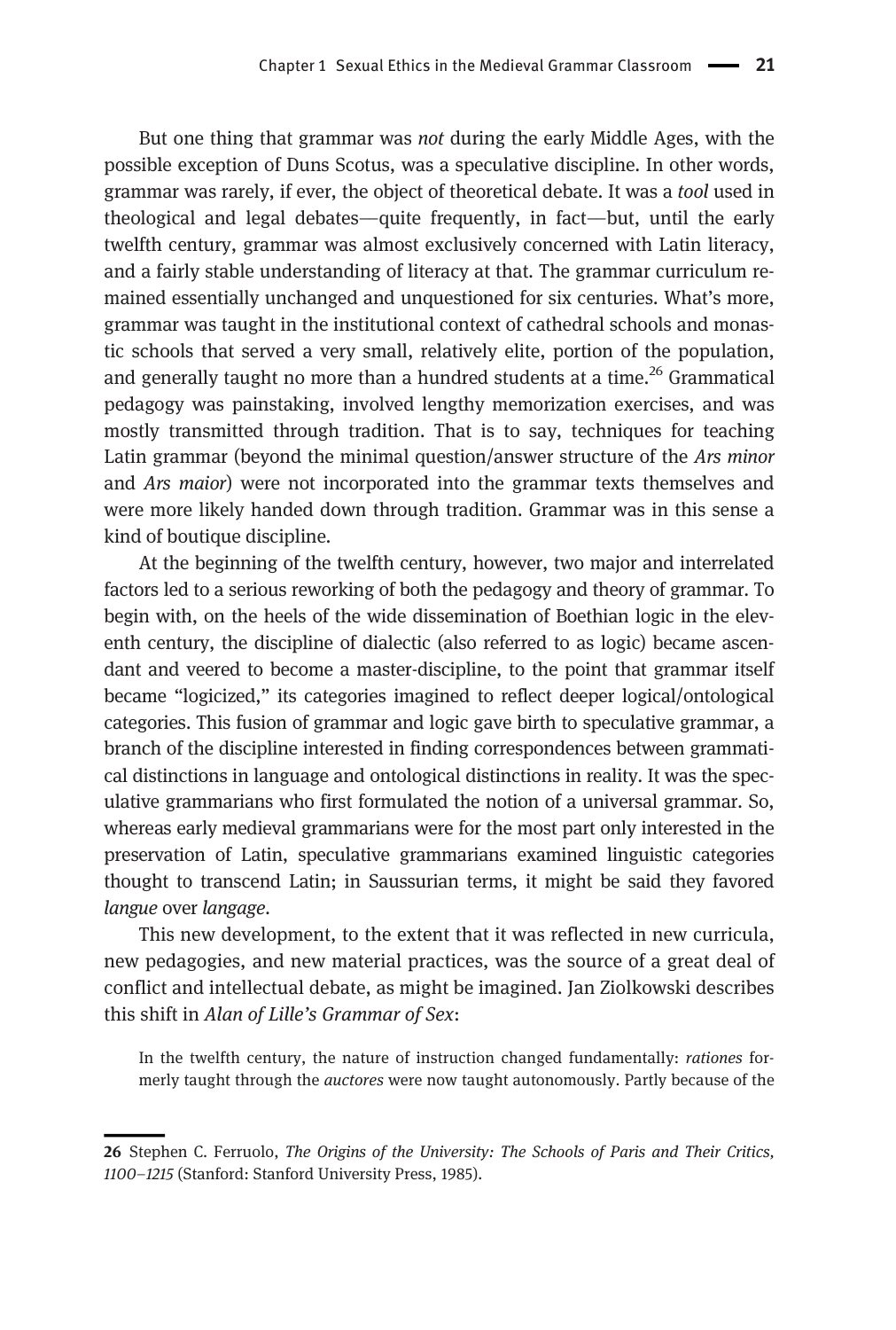excitement that dialectic and new translations from Arabic generated, learning became less a matter of philology than of philosophy, especially logic. In the same towns where universities were evolving or soon to evolve, teaching could take any form on a spectrum that ran between two extremes, the one dominated by rationes and logic and the other by auctores and grammatica (in the sense of belles-lettres). Matthew of Vendôme declared succinctly, "Parisius logicam sibi iactitet, Aurelianis / Auctores." [Paris is proud of its logic while Orleans is proud of its authors]. In the thirteenth century rationes forced many of the *auctores* from the curriculum.<sup>27</sup>

The second, and partly related, factor at work was a dramatic increase in demand and enrollments at the cathedral schools. John of Salisbury's Metalogicon is cited perhaps more than any other work for its description of the twelfthcentury crisis in education. Like Steven, bishop of Tournai, who complained that beardless youths were stealing the chairs of the old professors right from under them, "neglecting the rules of the arts and discarding the books of good authority,"<sup>28</sup> John was preoccupied with what he perceived as the new generation's lack of respect for the auctores and the speed with which they promised to deliver the curriculum to their students. And speed, or more generally, the temporality of teaching and learning, was a major concern in high medieval discussions of grammatical pedagogy. Grammar went from being a sort of art, with a range of unquantifiable payoffs, to being considered rather more like a technical skill, necessary but better done cursorily in order to get to the interesting stuff as quickly as possible.

John of Salisbury writes about this increase in speed, describing the effect it had on his own teachers' grammatical pedagogy:

But later, when popular opinion veered away from the truth, when men preferred to seem, rather than to be philosophers, and when professors of the arts were promising to impart the whole of philosophy in less than three or even two years, William and Richard [John's teachers] were overwhelmed by the onslaught of the ignorant mob, and retired. Since then, less time and attention have been given to the study of grammar. As a result, we find men who profess all the arts, liberal and mechanical, but who are ignorant of this very first one  $[i.e., grammar]$ , without which it is futile to attempt to go on to the others.<sup>29</sup>

Although John seems to believe that the "onslaught of the ignorant mob" was the result of the newer, dialectic-oriented curricula offered by the youngest generation of professors, it seems more likely that it was the other way around. An

<sup>27</sup> Ziolkowski, Alan of Lille's Grammar of Sex, 87.

<sup>28</sup> Cited in Louis John Paetow, The Arts Courses at Medieval Universities with Special Reference to Grammar and Rhetoric (Champaign: University Studies of the University of Illinois, 1910), 521. 29 Metalogicon, 71.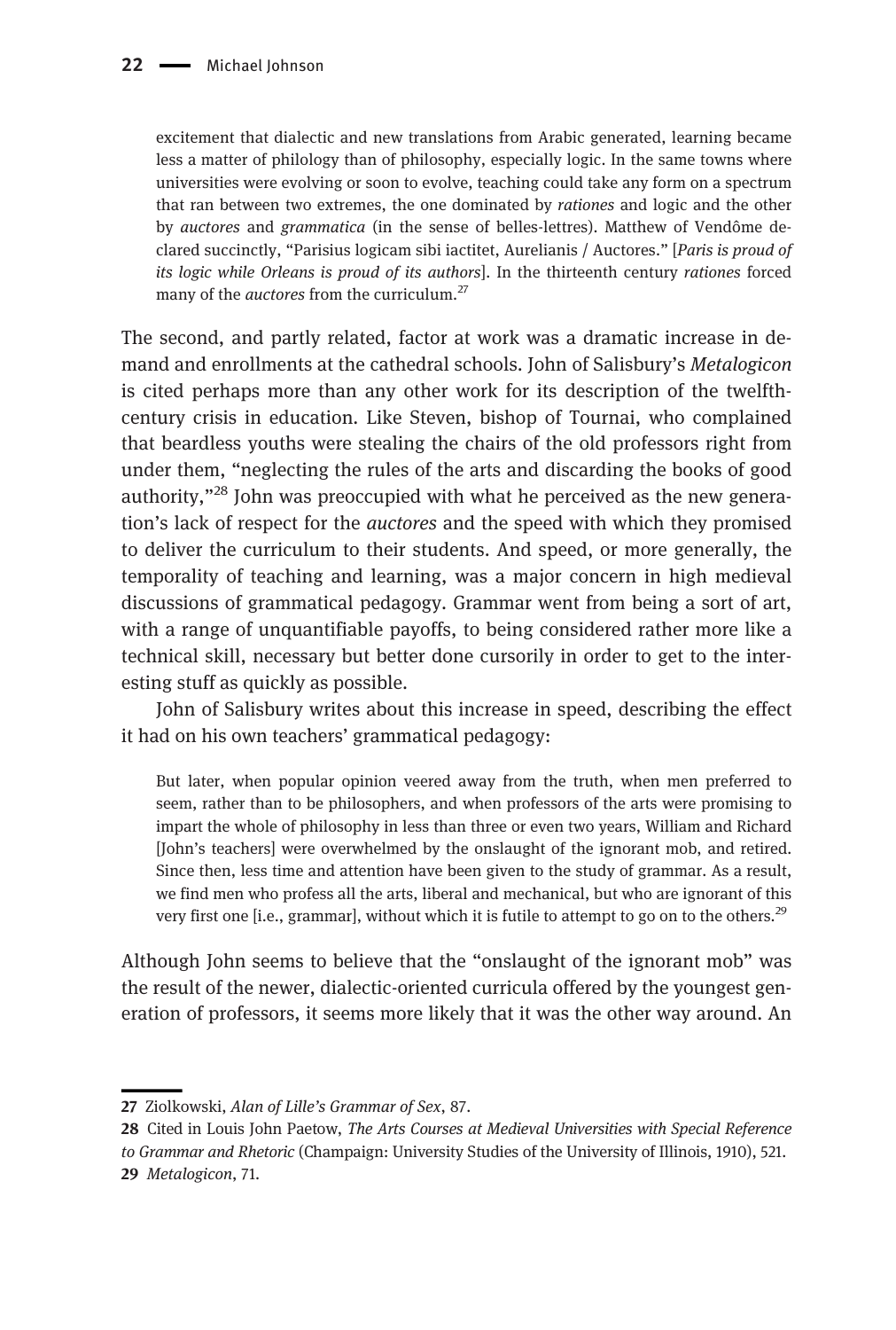unprecedented upsurge of enrollments in the cathedral schools of John's time made it materially necessary for many teachers to rethink their methods, pedagogical genres, and disciplinary boundaries. These new constraints, which threatened to reduce the amount of classroom time spent on Latin grammar, in concert with the logicization of grammar that had begun in the eleventh century, set grammar up to be a frequent object of disciplinary and pedagogical debates in the twelfth and thirteenth centuries. One major debate, according to John, concerned the amount and quality of the time that should be spent learning grammar. John's opponent, Cornificius, asks whether eloquence should be favored over logic and factuality, whether form should matter more than content. John responds that the question creates a false opposition that misses the point about the relationship between language and learning. The latter's impatience with the painstakingly slow process of attaining eloquence through study assumes a specific understanding of the relationship between nature and language. John writes:

In the judgment of Cornificius (if a false opinion may be called a judgment), there is no point in studying the rules of eloquence, which is a gift that is either conceded or denied to each individual by nature. . . .] The device of learning precepts in order to become eloquent fails to accomplish its object. Even the most diligent study of rules cannot possibly make one eloquent. The use of language and speech suffices for intercourse among fellow countrymen, whereas he who most assiduously employs his faculty of speech becomes most fluent. This is evident with the Greeks and Latins; the Gauls and Britons will also bear witness to it; nor is it otherwise among the Scythians and Arabs. . . . Finally, [Cornificius argues,] what can eloquence and philosophy possibly have in common? . . . Philosophy (or wisdom, its object) is concerned not with words, but with facts.<sup>30</sup>

As John would have it, Cornificius follows the logic that speakers of vernaculars do not need to learn grammatical rules in order to become eloquent in their languages. If eloquence can be acquired naturally, the study of language is perhaps less important than the study of whatever it is that language conveys, what he calls "facts." In the Cornifician model, language is instrumentalized and nature becomes somehow knowable independently of language. Cornificius might represent the new student who, aware of universal categories across the range of individual languages, no longer perceives the discipline of grammar to be the same as the mastery of the Latin language. One can now learn the "facts" of grammar––universal categories such as subject and predicate, noun and verb, and so on––without mastering the language, or as John might say, without

<sup>30</sup> Metalogicon, 24–25.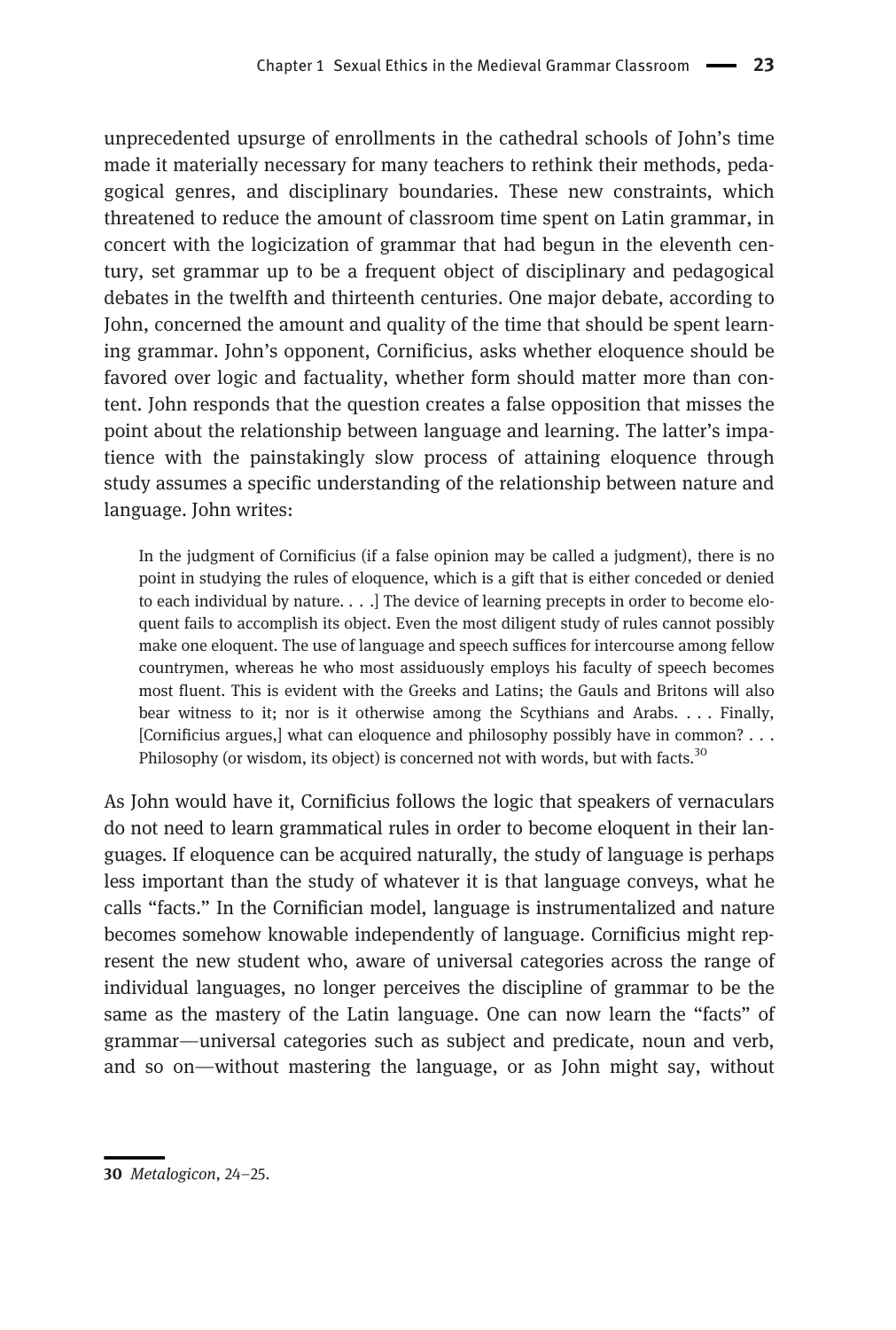learning the art of grammar. But as soon as the mastery of language and the study of linguistic categories become separate, it becomes possible for such a student to imagine that neither the language nor the linguistic categories need to be learned at all, since they are both rooted in natural principles; we can and do learn the vernacular without the artifice of instruction. Grammatical categories are natural and are thus knowable on the same order as trees and animals.

John responds by defending grammar on as many grounds as possible (its practical and ethical utility, its epistemological centrality, etc.) but his response concerning the relationship between nature and grammar undergirds his argument throughout the *Metalogicon*. It also highlights the fact that the stakes of his argument are, at least partly, tied to questions of sexual ethics:

Since grammar is arbitrary and subject to man's discretion, it is evidently not a handiwork of nature. . . . However, we have already seen that nature is the mother of the arts. While grammar has developed to some extent, and indeed mainly, as an invention of man, still it imitates nature, from which it partly derives its origin.<sup>31</sup>

Against the reductive tendencies of the Cornificians, John produces a much more nuanced response to the question, almost too nuanced for a polemic. Grammar is a product of human artifice that imitates nature. It is not a handiwork of nature but it does originate "partly" in nature. These hedged formulations make more sense if you place them in a neo-platonic framework. He compares substance and accident to nouns and adjectives; for example:

and that the devices of reason may cleave even more closely to nature, since the substance of a thing is not susceptible of greater or less intensity, a noun does not admit of degrees of comparison . . . is this not a clear footprint of nature impressed on [the devices of] human reason?<sup>32</sup>

The similarity of grammatical categories (such as nouns and adjectives) to physical categories (such as substance and accident) John takes as proof that some prior principle—Nature, as the case may be—determines both. As he formulates it, nature impresses its footprint on the devices of human reason, on both logic and on grammar. But the question of orthopraxy remains unresolved. Does nature provide a model for correct speech and behavior? Are the correct and the natural one and the same? Certainly, the use of the adjective "natural" as an orthodox ideal would suggest so, but John explains that the natural as an

<sup>31</sup> Metalogicon, 39.

<sup>32</sup> Metalogicon, 40–41.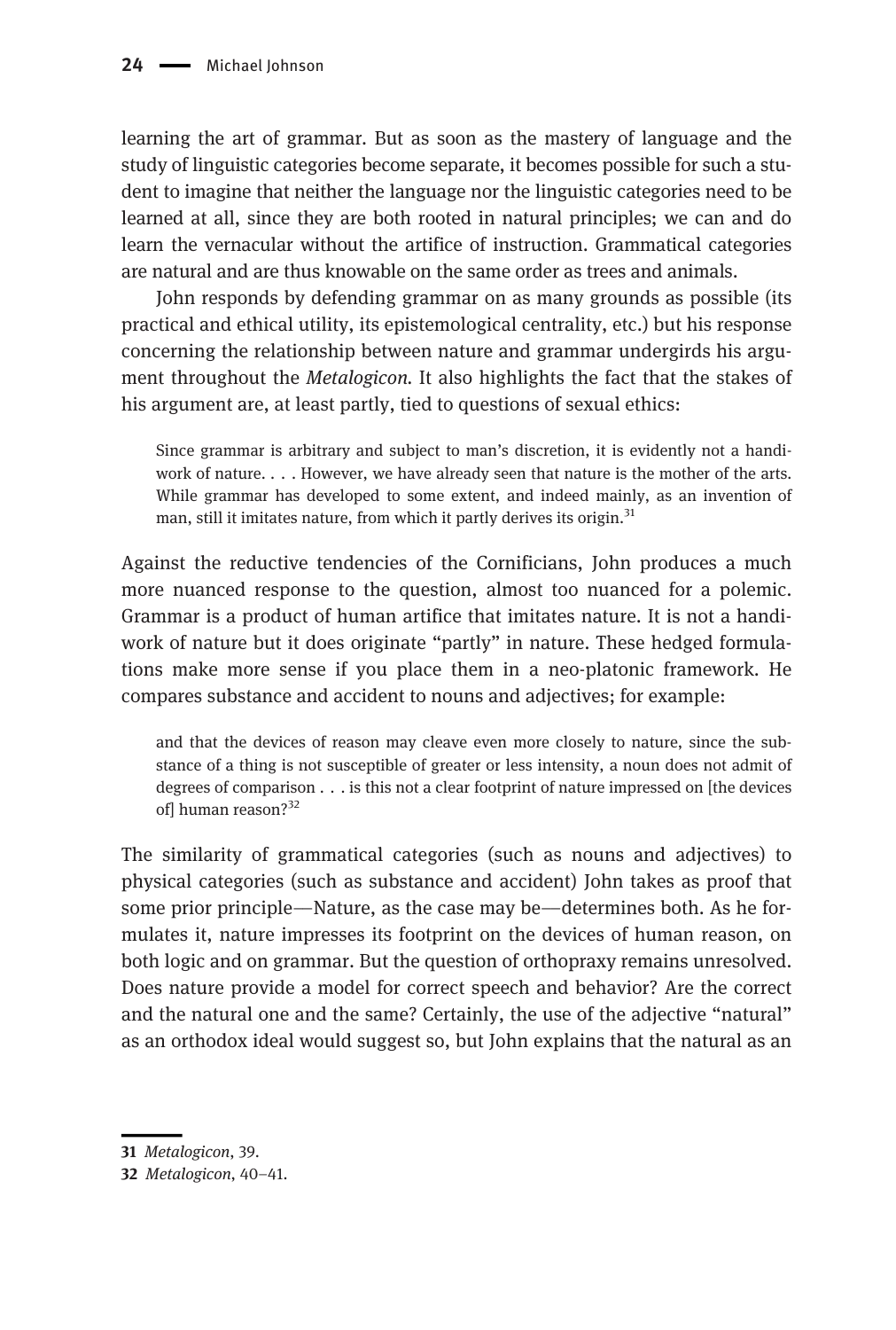orthodox ideal is not perfectly consonant with the natural world. Simply put, Nature, like mankind, is in a post-lapsarian state. As John explains:

We will grant that the genitive force originally implanted in things [nature] is powerful and effective. But, certainly, just as it can be canceled or hindered by defects, so it can, on the other hand, be restored or helped by aids. Care is accordingly not superfluous. Rather, it assists nature, and makes easier something that is already possible in one way or another. Socrates, we are told, was naturally wanton and overly susceptible to women (to use history's own word). But he subdued and controlled his passionate nature, which he *corrected* by philosophy and the exercise of virtue.<sup>33</sup>

Following this logic, the study of grammar can bring us closer to understanding nature's originary state but it can also, just as easily, lead us astray. Some other principle––here, it is "care," that is, the irreducible presence of a pedagogical authority, but elsewhere "reason" and "tradition"––must be invoked to help determine what constitutes a defect and what should be considered correct. John's reference to the sex life of Socrates here to explain the fallenness of nature is not, of course, incidental. Sexual desire is frequently imagined by John's contemporaries in teleological terms as a natural necessity that became deformed or excessive over time. Desire is part of nature but not all of nature is "natural." One thus needs to employ the artifices of reason and magisterial "care" to recover desire in its original form.

Much like John of Salisbury, Alan of Lille believed that grammar reflected nature darkly, that desire and grammar were shaped by the same underlying laws, and that an intervention via some form of auctoritas was necessary to parse "natural" grammar from "fallen" grammar, orthodox from perverse. And, like John of Salisbury, Alan of Lille was wary of many of the new methods being used in the grammar classroom and the speed with which grammar was increasingly being taught. However, unlike John of Salisbury, Alan did appear to appreciate and even delight in the new logic-inflected grammar; that the rules of grammar could reflect "deeper" logical categories certainly fits into Alan's particular brand of neo-platonic cosmology.<sup>34</sup>

<sup>33</sup> Metalogicon, 29–30.

<sup>34</sup> As Ziolkowski explains, "Whereas Alan evinced an unambivalent pleasure in the newfound usefulness of each ars to the others, he was not completely happy with all the other educational developments that occurred during his lifetime and that had a bearing upon grammar. He manifested special concern about two changes in pedagogical method: the increasing emphasis on methodology at the cost of readings in literature and the displacement of old texts from the syllabus by newer ones. Both changes in education came about partly in response to the predominance of dialectic over the other artes" Alan of Lille's Grammar of Sex, 86.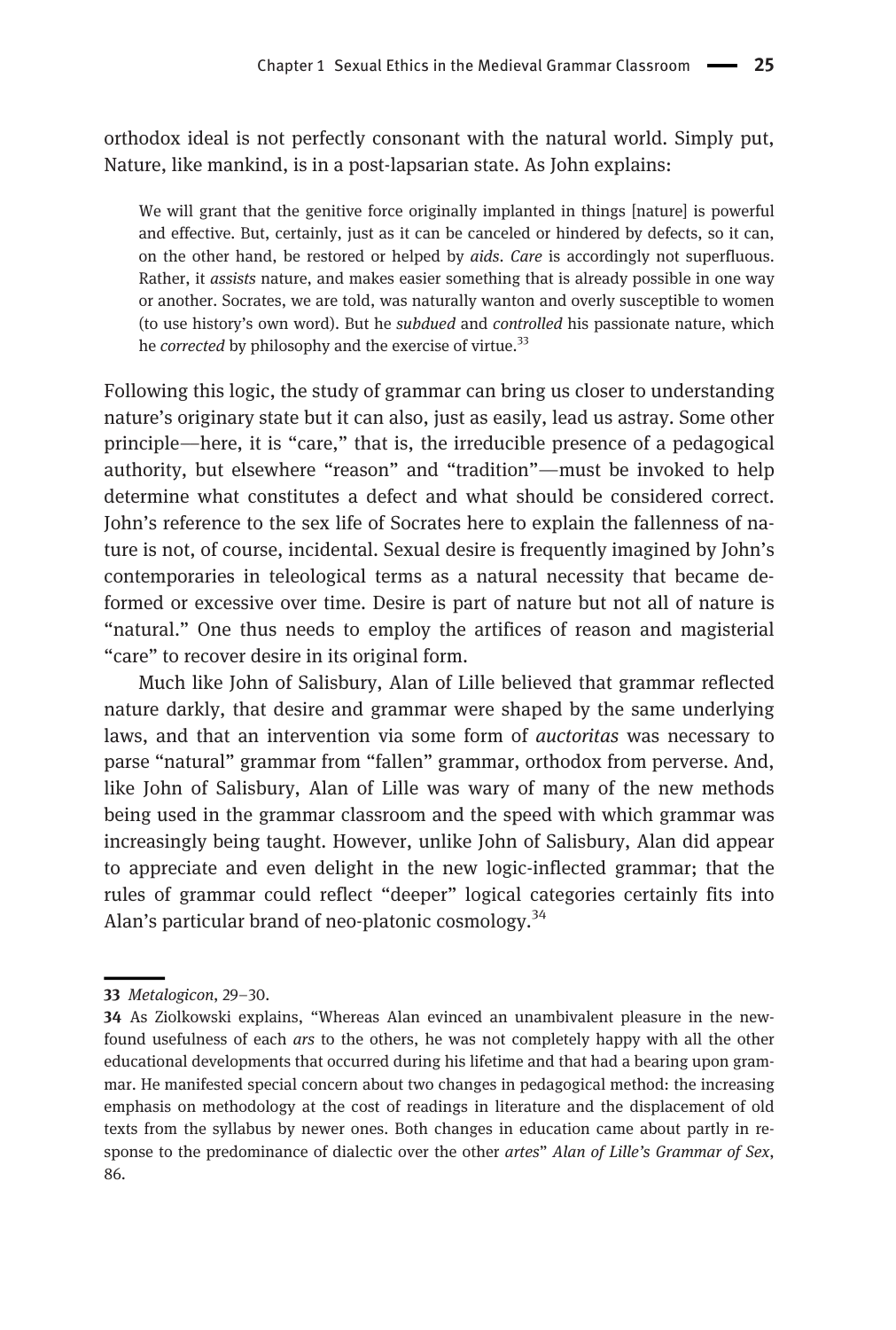Although no single figure has been identified with Cornificius, we can cite pedagogical innovators such as Petrus Helias (who invents the summa) and Alexander de Villedieu (whose Doctrinale eliminates literature from the grammar curriculum) to understand that pedagogical models for the teaching of Latin grammar were moving away from those of the early medieval period, just as John feared. Traditional disciplinary boundaries began to erode under the ascendancy of Logic while economic pressure to train new professionals for new times (jurists and medical doctors) forced a sudden shift in the temporality of education, in particular the process of becoming lettered (or becoming grammaticus).

One telling symptom of the "crisis" in education John of Salisbury describes is the overwhelming success of the *summa* as a pedagogical genre. Petrus Helias's (1150) Summa super Priscianum very likely represented, for John of Salisbury, the new wave of quick and flimsy grammar teaching he complained about so bitterly. It was an instant success in large part because it responded to the new material demands of twelfth-century education. Unlike compendia or traditional commentary, heavily reliant on the primary text, the summa is "a commentary complete in itself without recourse to the primary text."<sup>35</sup> This innovation allowed students to work through material on their own without the mediating presence of a teacher. More precisely, the forms of textual mediation that usually took place in the grammar classroom (lectio, progymnasmata, declinatio) become the primary text; the importance of the "teacher function" is both amplified, to the extent that the original primary text—the *auctor*, in this case Priscian—is supplanted by its pedagogical mediation, and diminished, to the extent that the teacher's presence is no longer required in quite the same way as before. In Derridean terms, we might say the summa participates in the logic of the supplement, both accretion and substitution, "not a signified more than a signifier, a representer than a presence, a writing than a speech."<sup>36</sup> Just as Derrida saw the logic of the supplement at work in Rousseau's reflections on autoeroticism versus altereroticism, we can see a certain erotic economy at work in the transfer from magisterial presence to summa-as-supplement. John seems to have been concerned specifically with the loss of magisterial presence when he describes Bernard of Chartres's method, one that, he goes to great lengths to explain, cannot be replicated in writing. This is, incidentally, the same passage in which John describes Bernard's use of flogging in the classroom:

<sup>35</sup> Petrus Helias, Summa Super Priscianum, ed. Leo Alexander Reilly (Toronto: Pontifical Institute of Mediaeval Studies, 1993), 12.

<sup>36</sup> Jacques Derrida, Of Grammatology (Baltimore: Johns Hopkins University Press, 1998), 315.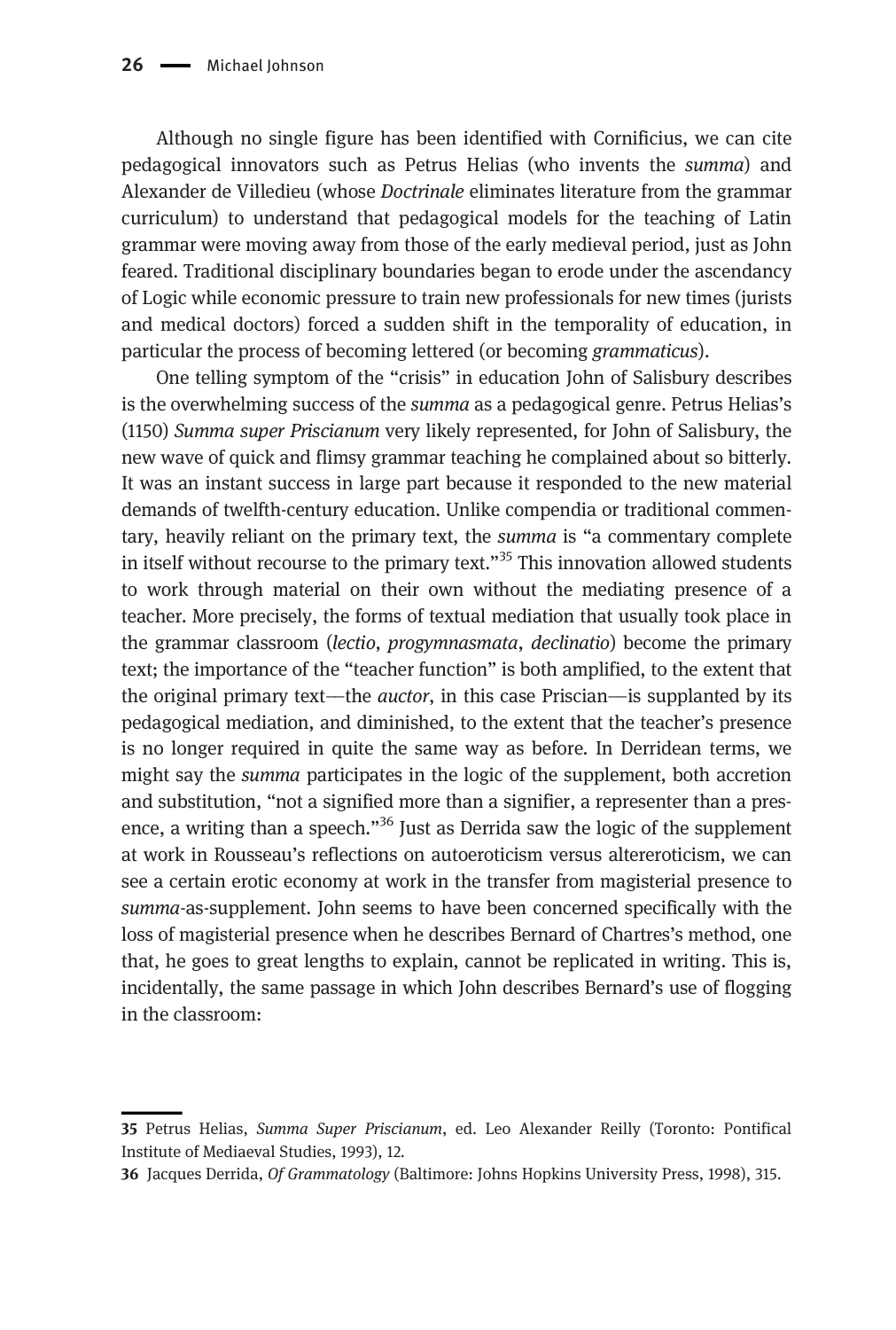[Bernard] would point out, in reading the authors, what was simple and according to rule. On the other hand, he would explain grammatical figures, rhetorical embellishments, and sophistical quibbling, as well as the relation of given passages to other studies. He would do so, however, without trying to teach everything at one time. On the contrary, he would dispense his instruction to his hearers gradually, in a manner commensurate with their powers of assimilation. . . . In view of the fact that exercise both strengthens and sharpens our mind, Bernard would bend every effort to bring his students to imitate what they were hearing. In some cases he would rely on exhortation, in others he would resort to punishments, such as flogging. Each student was daily required to recite part of what he had heard on the previous day. Some would recite more, others less. Each succeeding day thus became the disciple of its predecessor.<sup>37</sup>

John uses heavily qualified, sometimes paradoxical, formulations to insist on the irreducibility of the teacher's presence. Good grammar teaching is about adhering to the rules but also about learning when to suspend the rules; it points to the connectedness of different areas of knowledge without totalizing; it involves an indefinable combination of regularity and spontaneity; it is tailored to the level of the student and yet rigid enough that any student can master Latin grammar within a year's time; it calls on both inspiration and intimidation to elicit good work from the students. He insists moreover on the fragile contingency of a day's lesson. That "[s]ome would recite more, others less" suggests again that the day's lesson depends on the mnemonic capacities of the particular students present or on the ups and downs of their everyday. And by personifying "each succeeding day" as a "disciple of its predecessor," conflating the student with a successive measure of time, John suggests that teaching is bound to a genealogical (metonymic, contingent) notion of time that the bound book, which operates in a more timeless (allegorical, monumental) modality, cannot adequately reproduce. We can look at it as a defense of a guarded tradition defined by a set of pedagogical practices handed down through generations, defined by its long continuities and communitarian practice and characterized by contingency and nuance. We can also look at it as a panicked, and essentially elitist, response to the opening of education to a larger public. In either scenario, John's defense of magisterial presence strangely naturalizes the already-queer quality of medieval grammar education. In other words, the genealogical model implied by the various metaphors to describe both the teacher–student relation and the chain of relations connecting the auctores to the moderni (most famously Bernard of Chartres's metaphor of dwarves on the shoulders of giants, cited by John in the Metalogicon) is itself a supplement, and a very queer one at that, to "natural" genealogy. The chain of relations John describes functions as an alternative

<sup>37</sup> Metalogicon, 70.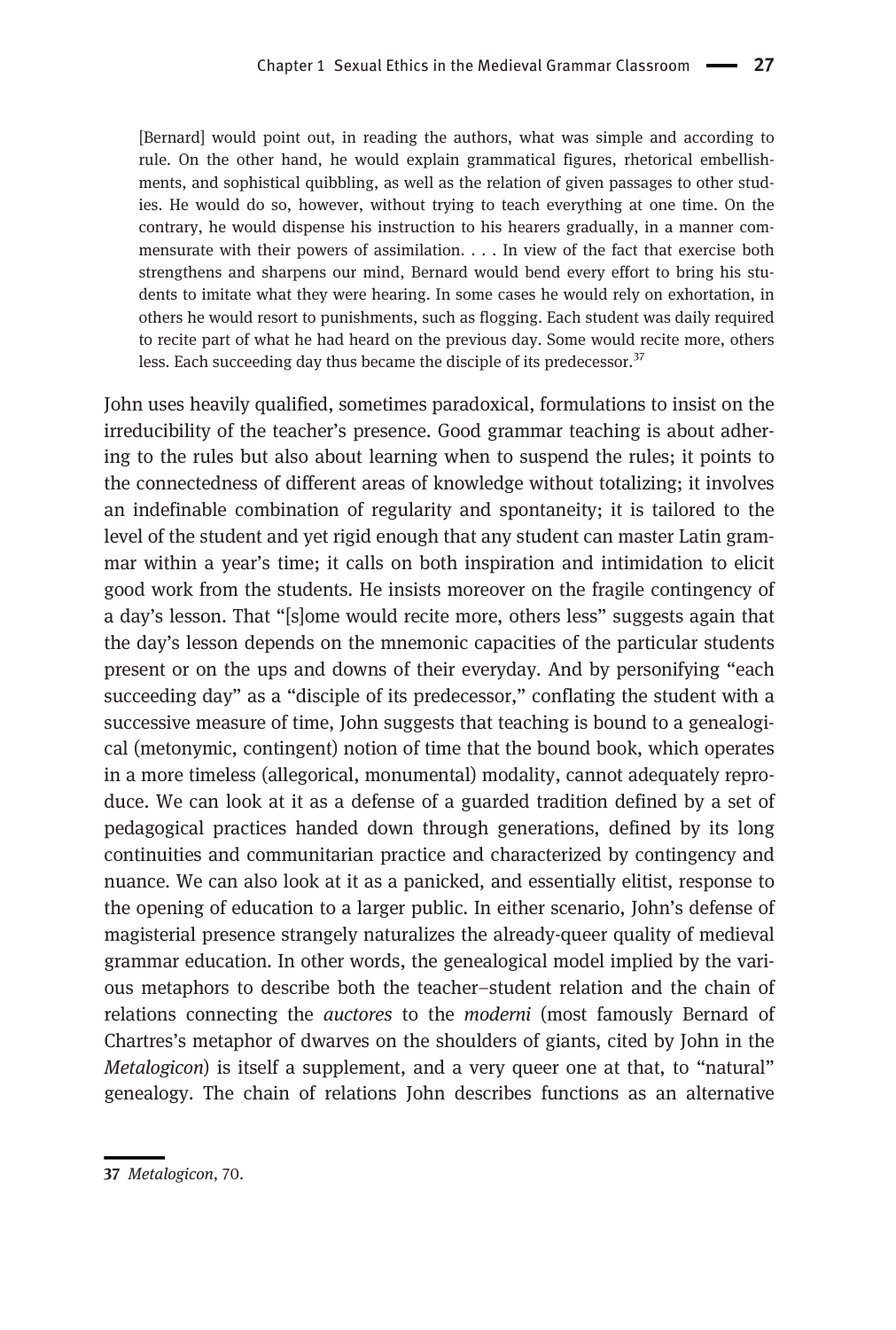genealogy, one that might even be construed as a queer supplement to the reproduction of familial wealth and power. In rejecting the newer pedagogical modalities, those that eschew magisterial presence and the queer filiation of teacher and student, that is, in rejecting a supplement of a supplement, John paradoxically naturalizes the queer filiation of teachers and students.<sup>38</sup>

The "old" model of grammar teaching that John advocates is thus deeply coursed with a language of homosocial intimacy. And this is because, for John, Latin grammar is also a discipline of orthopraxy, geared to the formation of good ethical subjects. Linguistic rectitude, for John and his grammar teachers, was one and the same as moral rectitude. Through grammar, boys become men. And to this end, the pagan auctores, with their many representations of sexual excess and disorder, were in fact useful. A grammar teacher could engage erotic literature as a sort of prophylactic by harnessing his students' charged response to the literature, arousing productive anxieties but driving ultimately toward orthopraxy. Petrus Helius may not have been motivated by a desire to eliminate erotic content from the grammar classroom, and he doesn't completely, but the summa does interrupt the tradition of grammar as an ethical practice transmitted largely via the homosocial bond between male teachers and students that John of Salisbury so cherished.

Beyond the threat it seemed to pose to the irreducible presence of the *magister*, the summa also harked a new sense of disciplinarity connected to the emerging institution of the university. If the summa's purpose was to summarize a particular field of knowledge, it also had to delimit the boundaries of that field. The auctores could no longer be simply cited to explain the divisions of knowledge. More fundamental principles had to be found. As Copeland and Sluiter explain, "[t]he twelfth century is the period of the first great systematic commentaries and encyclopedic overviews of the disciplines that go beyond simply describing the doctrine contained in each area and attempt to explain the intellectual and cognitive principles that justify the divisions of knowledge."<sup>39</sup> As subjects became more compartmentalized their value relative to one another became necessarily hierarchized. Whereas the liberal arts curriculum was once imagined in quasi neo-platonic

<sup>38</sup> Cf. Canto XV of the Inferno where Brunetto Latini addresses Dante as "filgiuol mio." Arnd Bohm notes in his essay, "Increasing Suspicion about Browning's Grammarian" (Victorian Poetry 44.2 -[2006]: 165-82): "Brunetto's addressing of his pupil as 'my son' implies an unnatural procreation, both of the pupil as a person and, ultimately, because they will incorporate traces of the teacher's instruction, of the pupil's own works. Giving intellectual birth, particularly in the overwhelmingly male world of medieval learning, could be construed as part of a man-to-man transmission" (168).

<sup>39</sup> Medieval Grammar and Rhetoric, 368.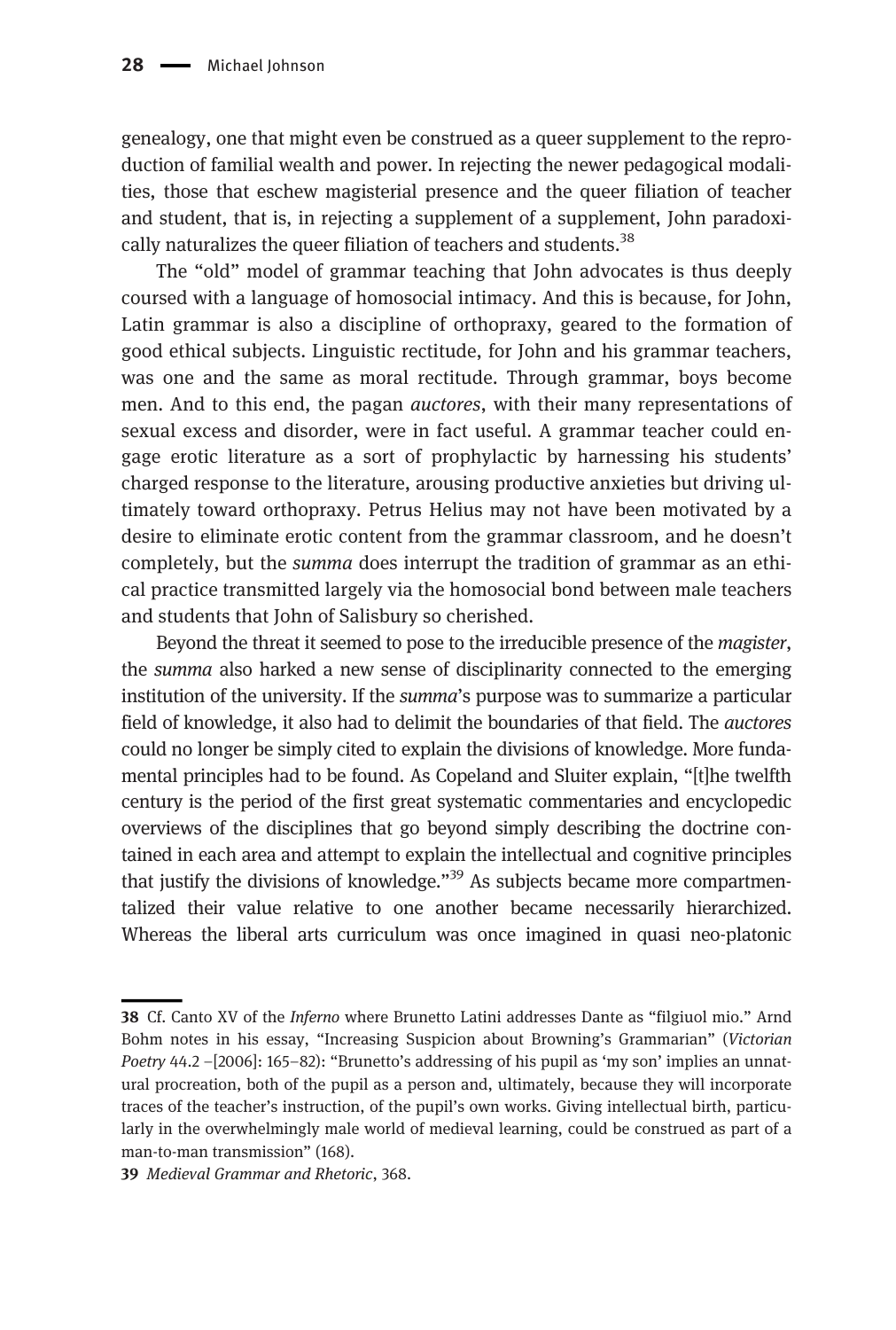terms as a seamless whole, in the twelfth century it becomes a power struggle, ideologically volatile, both institutional and counter-institutional, an epistemological battlefield. In this sense, John of Salisbury and Alan of Lille are conservative for their time. They both put forward arguments for the unity of knowledge, a position that requires them to accord significant importance to grammar understood as the fundamentum, the material anchoring of language to the world.

Thus, reading Petrus Helias's Summa super Priscianum against John of Salisbury's Metalogicon allows us to see how this pedagogical shift, which relegated much grammatical learning to a space outside of the classroom, might have also threatened an aspect of grammar pedagogy that was proper to the classroom, although not in the curriculum. The slow and intimate mode of teaching grammar that both John of Salisbury and Alan of Lille advocate understands grammar as a fundamentally ethical art in which the erotic and morally dubious pagan content of the literary texts under analysis can in fact be channeled to teach moral continence, to train desire through a highly mediated encounter with pagan sexuality. Of course we can only make educated guesses as to how such mediations might have been undertaken, but first-hand accounts such as John of Salisbury's do suggest that, before the mid-twelfth century when this shift in grammar pedagogy took place, grammar teachers spent a great deal of time mediating the alterity of the classical works studied for their students. Certainly the elimination of certain classical works from grammar curricula (now replaced with literary works of moderni such as Gautier de Chatillon's Alexandreis) and the increasing popularity of summae and versified grammars suggest that less time in the grammar classroom meant less time to grapple with pagan sexuality, thus diminishing or altogether eliminating the training of desire.

#### In the Grammar Classroom of Life

However, it is also possible to follow a different line of causality here. Alexandre de Villedieu, for example, explains that his versified grammar, the Doctrinale puerorum, is motivated by a desire to eliminate erotic and morally dubious content from the grammar classroom. Could it be that new, less open attitudes toward sexuality might have motivated some of the pedagogical innovations of this period as well? It may not be possible to answer this question with archival documentation, but we might learn something just by paying attention to Alexandre de Villedieu's comments on the danger of teaching erotic pagan literature to children. His Prooemium, which opens the Doctrinale (ca. 1200), aligns the inaccessibility of the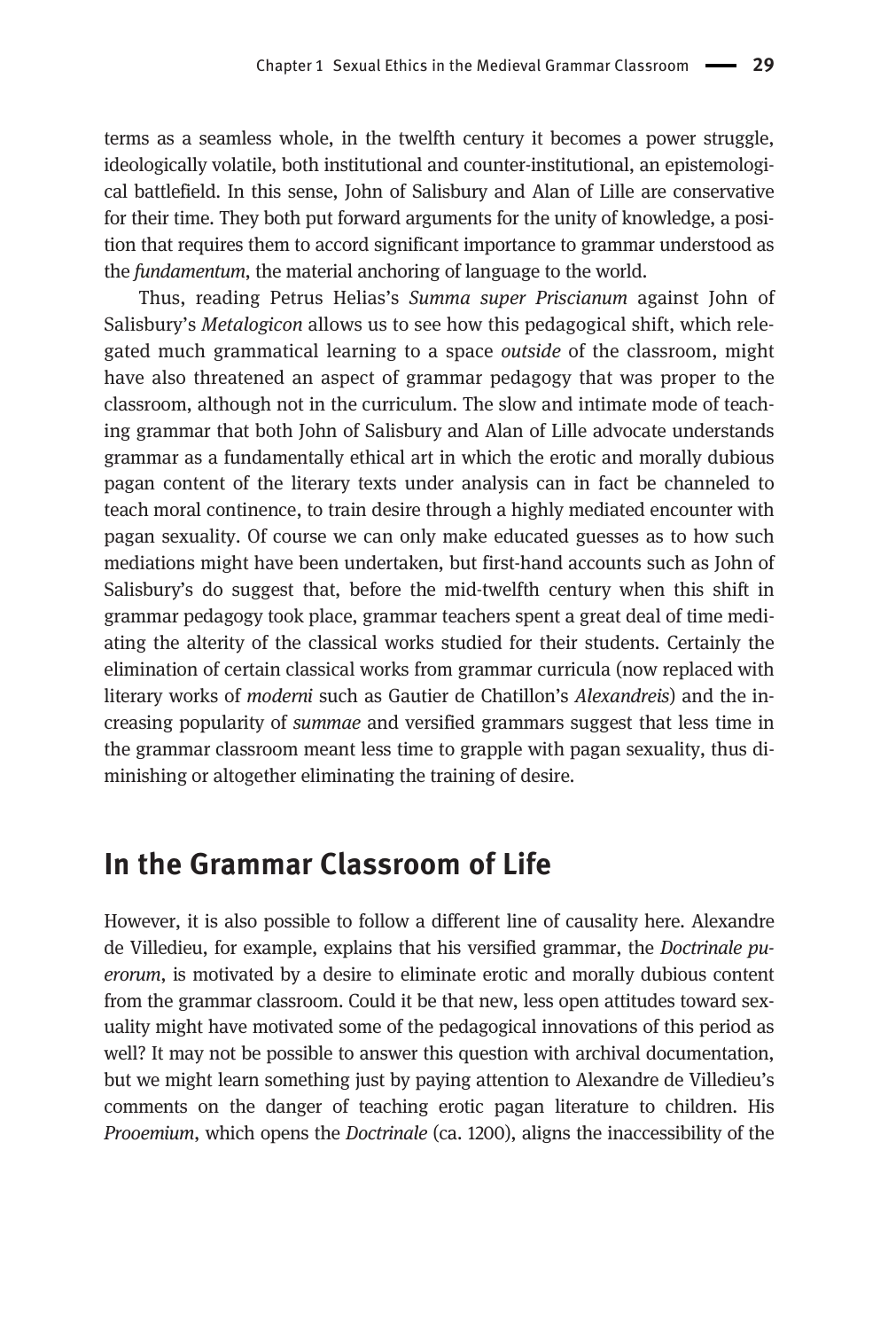auctores with the "nonsense" of Maximianus, referring to the inassimilable erotic content of the works of the auctores:

I am getting ready to write a Doctrinale ["book of instruction"] for newer students ["Scribere clericulis paro Doctrinale novellis"] and will adopt many works of my teachers. Instead of the nonsense of Maximianus boys will read those things which the ancients did not want to make accessible to their dear fellows. ["Iamque legent pueri pro nugis Maximiani / quae veteres sociis nolebant pandere caris"] May the Grace of the nurturing Spirit be present to this work. May it help me to complete something that may be of use. If the boys should be unable to pay full attention to it at first, let him then at least pay attention, who fulfills the tasks of a teacher, who reads it to the boys, and will disclose it to them in the language of the laity [i.e., the vernacular]; Words [voces], which you must give different forms in different cases, I will first of all teach you to decline, in as easy a way I can. . . . Although this doctrine is not really general enough, yet it will be more useful than the nonsense of Maximianus.<sup>40</sup>

Unlike John of Salisbury, Alexandre seems to show a degree of disdain for the auctores. As he puts it, his Doctrinale will make available that which the auctores failed to make accessible to their contemporaries. Just as Marie de France famously made Priscian a synechdoche for the auctores (who wrote, in her words, "assez oscurement," quite obscurely) in her prologue, Alexandre cites Maximianus as a synechdoche, suggesting a broader concern with the value of pagan classical literature in the grammar classroom. Maximianus was a sixthcentury Roman poet whose elegiac lamentations about old age fondly reconstruct the sexual adventures of his youth with a deliciously amoral sensibility. His Elegies were part of a set of six elementary Latin texts favored in thirteenthcentury grammar curricula that came to be known as the Sex Auctores. This bundle of readings included the Distichs of Cato, the Eclogue of Theodulus, the fables of Avian, Statius's Achilleid and Claudian's Rape of Proserpina. For largely moral reasons, as the name implies, the Sex Auctores were soon revamped into what would become the Octo Auctores morales, a much more suitably Christian curriculum with the addition of modern works such as Bernard de Cluny's De Contemptu Mundi (On Contempt for the World), and which eliminated all but Cato and Theodulus from the original six. Alexandre's denigration of Maximianus in his Prooemium may have contributed to the elimination of

<sup>40</sup> Medieval Grammar and Rhetoric, 576–77.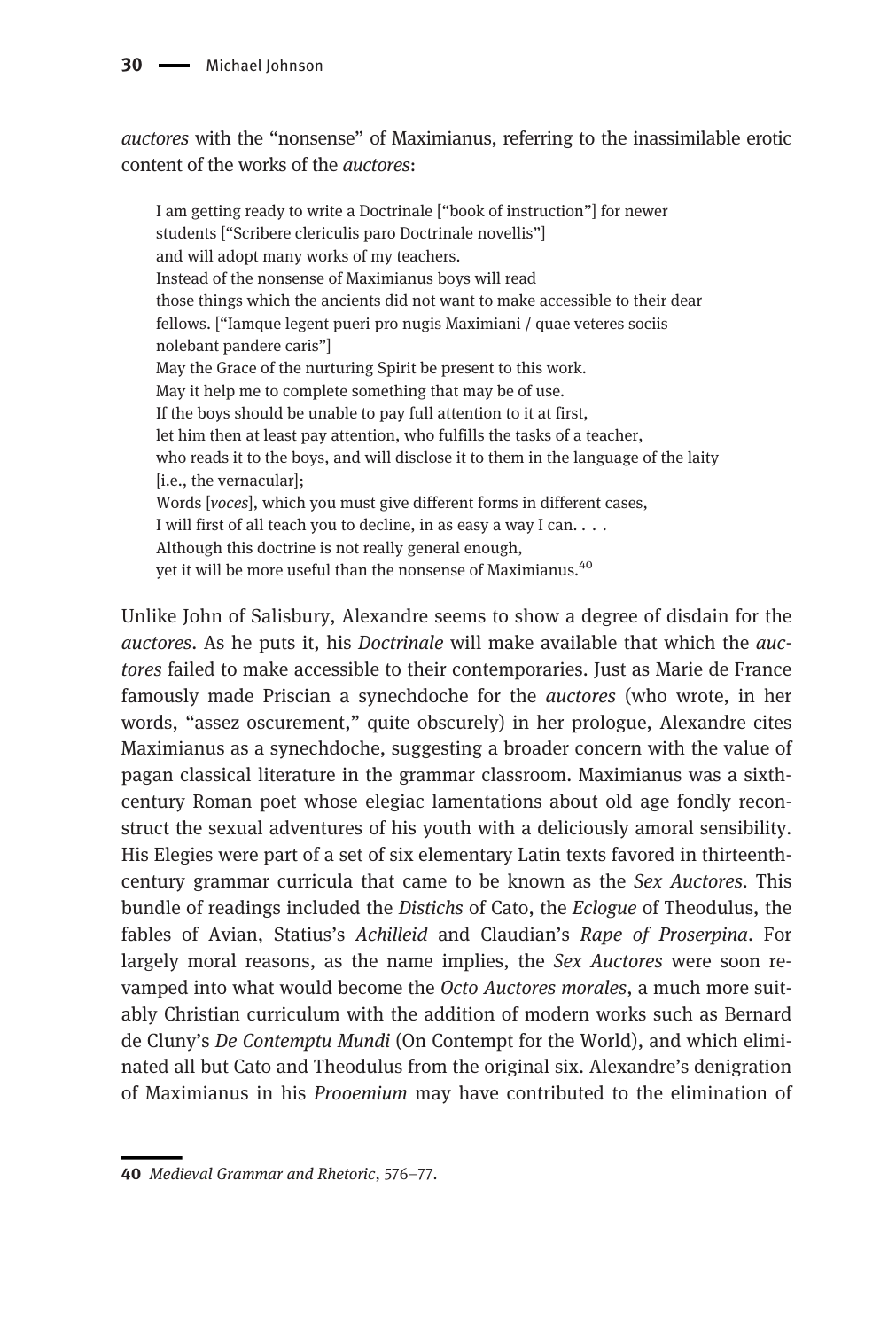the latter from the grammar curriculum, especially given the huge and immediate popularity that the *Doctrinale* enjoyed.<sup>41</sup>

Perhaps influenced, then, by grammarians like Petrus Helias who had begun to divorce grammar from literature, Alexandre proposes an efficient method of learning Latin grammar that will be more easily memorized, thanks to its versification, and less encumbered by potentially morally dubious citations of the auctores. He does cite Cicero frequently but also includes even more examples from Scripture and from the Church Fathers. Indeed, Alexandre seems to believe that grammar can be "cleaned up" and that the eroticism of the grammar classroom is located in literal representations of love, sex, and desire in the Sex Auctores. It does not seem to occur to him, however, that there might be something intrinsically erotic about grammatical structures in and of themselves. However, dozens of Latin parodic poems, roughly contemporaneous with the Doctrinale, use grammatical terminology in sexually suggestive ways that seem to run counter to Alexandre's project. One of these, in particular "Scribere clericulis" (which appears in two German manuscripts), is a direct parody of the Doctrinale, and suggests a critique of Alexandre's project to clean up grammar:

Scribere clericulis paro novellis omnibus per hoc tempus vernale. Renunciemus emulis nostris sevis doctoribus. Ad me, scolares, currite et hoc lete suscipite, quod scribo, doctrinale.

Non posco manum ferule, non exigo sub verbere partes orationis. Proiciantur tabule, queramus, quid sit ludere cum virginale specie, que primule, non tercie sit declinacionis.

Jam tempus est cognoscere quid feminini generis composita figura: quid sit casus inflectere

<sup>41</sup> Medieval Grammar and Rhetoric, 573–76.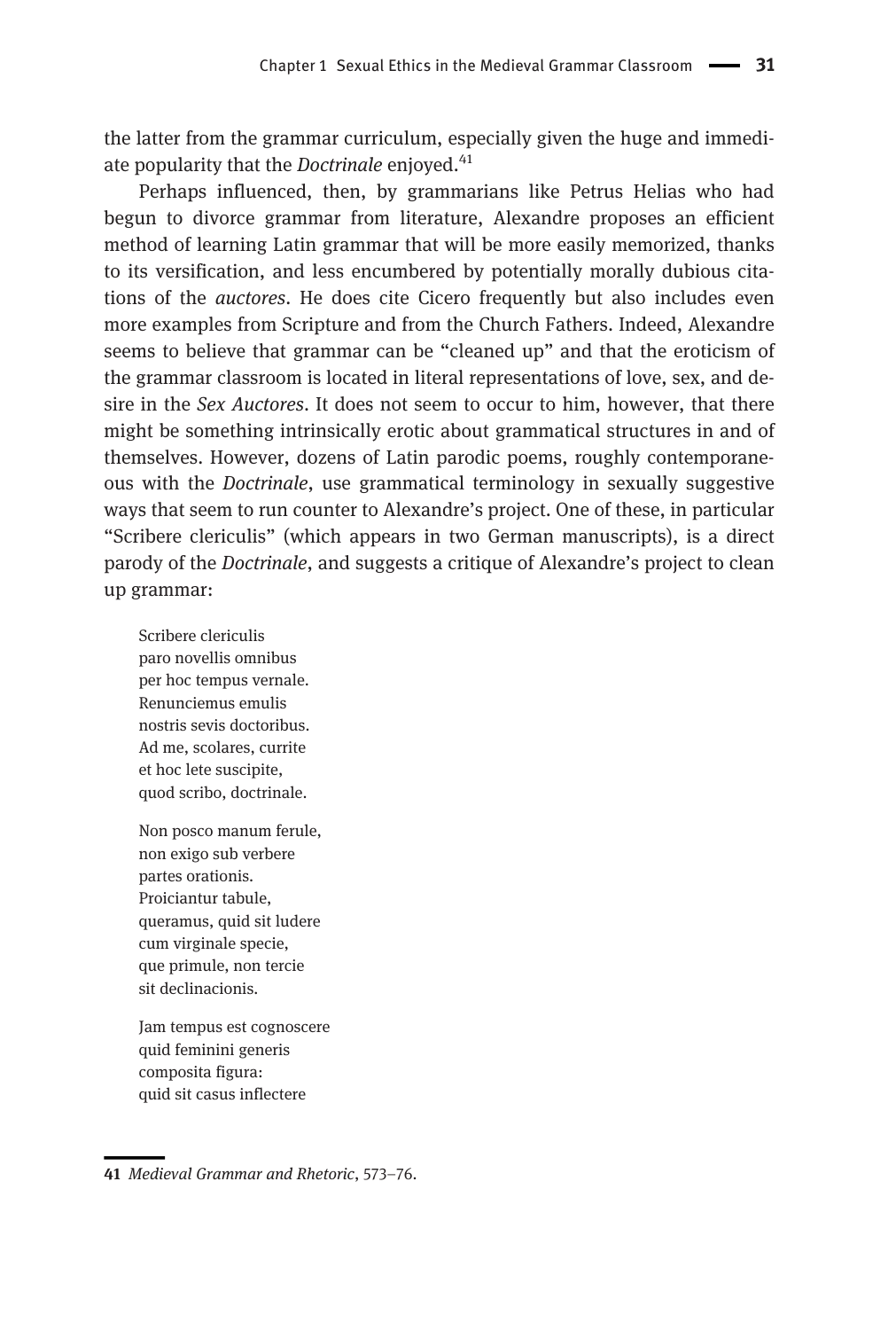cum famulabus Veneris; quid copulat, coniunctio; quid signat interiectio, dum miscet cruri crura.

Sunt silve resonabiles philomenosis cantibus, iam flores sunt in pratis; sunt virgines placabiles nostris novis amplexibus. Que cuius modi, discite, cuius sint forme, querite, cuius sint qualitatis.

Et prima coniugatio cum sit presentis temporis, hec: amo, amas, amat sit nobis frequens lectio. Scola sit umbra nemoris, liber puelle facies, quam primitiva species legendam esse clamat.

Dum ad choream tenditur gradu pluralis numeri; dum cantu conclamatur; dum sonus sono redditur, iungatur latus lateri, quod fixum sit vel mobile, quod Veneri flexibile, dum cantu conclamatur.

Hic instat disputacio, vincant promissis precibus, non tandem ludo pari amoris sit relacio, sit fervor in amplexibus, dum demum verno tempori iam pratis, campis, nemori potestis colluctari!<sup>42</sup>

I am getting ready to write to all new clerics in this springtime. Let us renounce our harsh (and diligent) schoolmasters. Hurry to me, scholars, and receive joyfully the doctrinale that I write./ I am not asking for, not demanding, the parts of speech by means of the rod or with blows. The tablets are thrown out. We ask [instead] what,

<sup>42</sup> Paul Lehmann, Die Parodie Im Mittelalter (Stuttgart: A. Hiersemann, 1963), 147–55.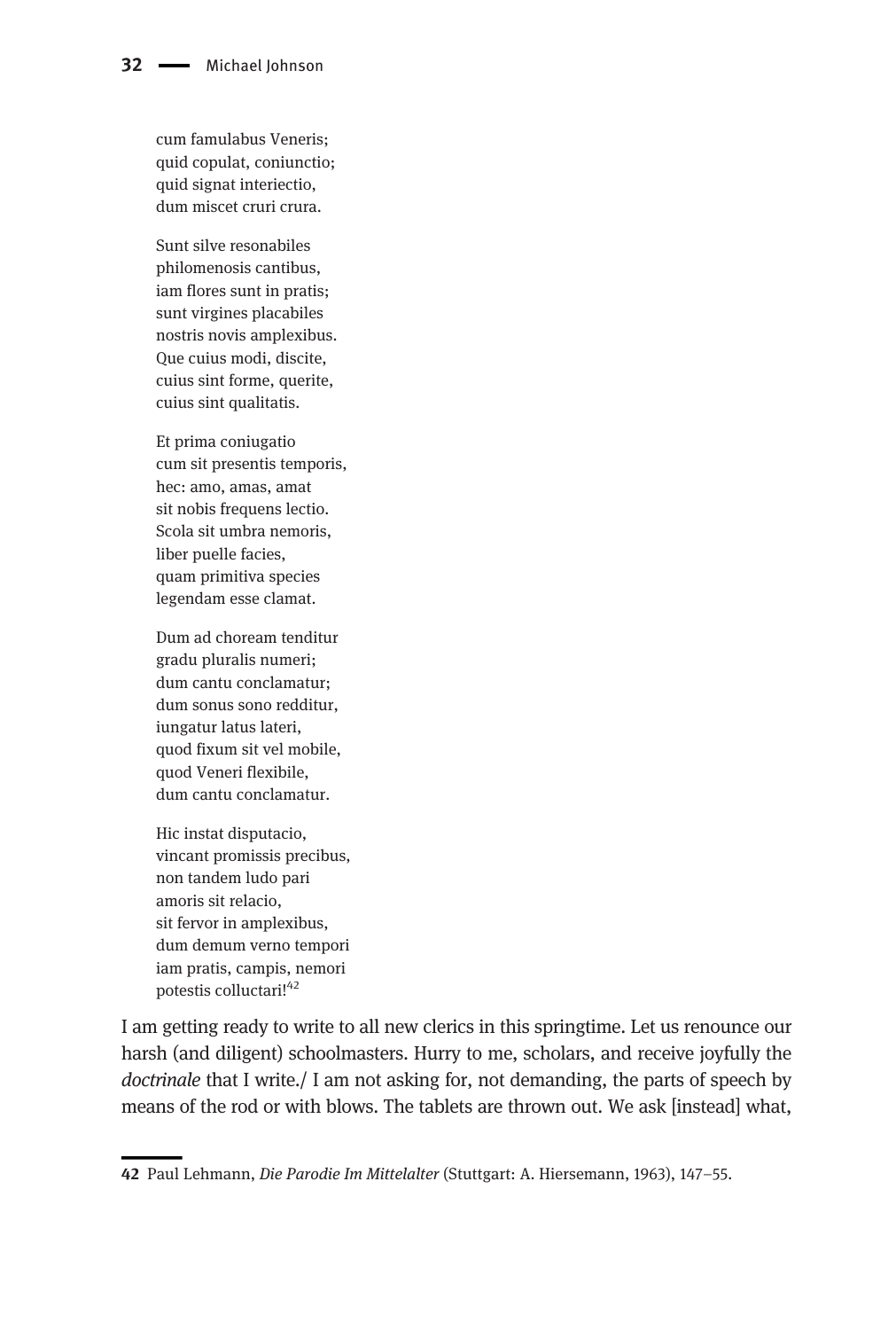of the virginal species, to play with, whether those of the first or those of the third declension./ Now it is time to learn what the composed figure of the feminine gender is, what it is to inflect case endings with the servants of Venus, what a copula, a conjunction, and an interjection signify, while mingling thigh with thigh./ All this is reasonable material for poems of easy friendship now that the flowers are in the fields. These virgins––allowing of our surprising embraces––you must learn: of which sort are they? what are their forms? you must ask: what qualities do they possess?/ And may this first conjugation––amo, amas, amat––when it is in the present tense be our regular study. May the shade of the wood be our school, and may the face of a girl be the book, which the primitive instinct of the kind is goaded to read./ While one is directed to a dance by the plural sum of degree [dance step]; while one is summoned by a song; and one sound is echoed by another sound, and while one is connected by conjunction, side by side, let what is firmly established be mobile instead, what is of Venus be flexible, while one is summoned by the song./ This one insists on a debate/ with their prayers (seduction) they will overcome promises/ a match of equals for not much longer/ may the grammar lesson be one of love/ may the passion be (found) in embraces,/ for at least as long as springtime lasts,/ then you all can wrestle in the/ meadows, fields, and groves.<sup>43</sup>

The opening lines duplicate the first line of the Doctrinale, nearly word for word. However, in the lines that follow the students are quickly exhorted to renounce, not Maximianus, but the harsh schoolmasters, perhaps figures for Alexandre de Villedieu himself, described in terms of the physical punishment they inflict on their grammar students. The classroom itself is transformed into a lush outdoor space, the pages of books become the faces of beautiful maidens, a lesson in logic is transformed into dance steps, classroom disputatio becomes a lovers' quarrel, and the lesson on verb tense and conjugation becomes that of *amo*, *amas*, *amat*, in an eternal and erotic present tense. Grammatical terms such as flexus, which denotes inflections in tense, mood, person, number, case, and gender, and casus, which denotes grammatical cases, nominative, genitive, dative, and so on, take on multiple erotic meanings. Flexus, derived from the verb flecto, to bend, bend over, bend to one's will, becomes inflectere and flexibile in the poem. Casus, derived from cado, to fall, to fall over, becomes sexually suggestive in the line "quid sit casus inflectere."

We can read this parody as operating along the logic of a "return of the repressed." However, the repressed eroticism that "returns" is not in the form of Virgilian or Ovidian, or even Maximianian, perversions. Rather, it is grammar itself in its most elementary structures that turns out to be erotic. As the author of

<sup>43</sup> Translation mine.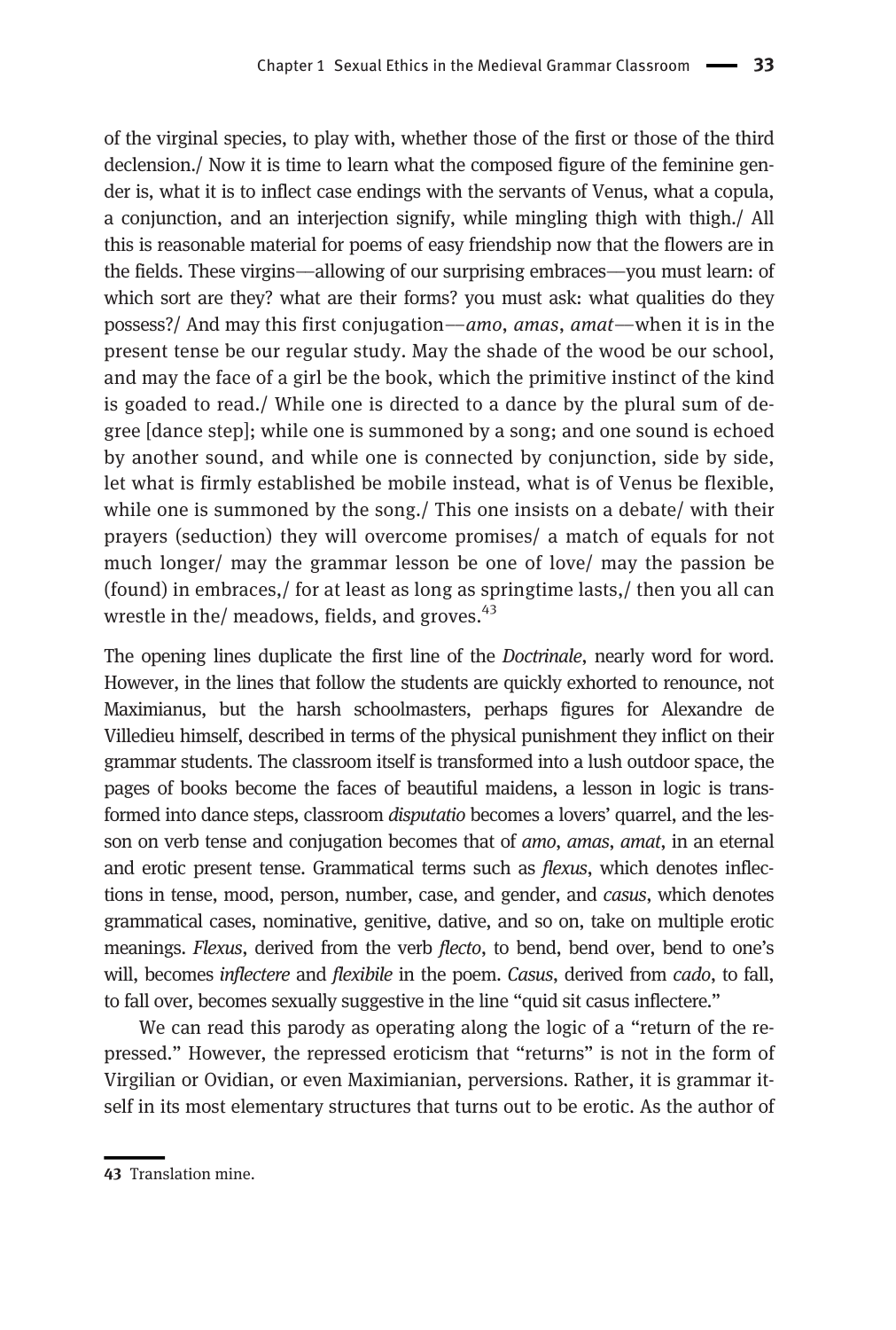this parody––and dozens of other similar erotic grammar poems that survive from the period––would suggest, Alexandre's attempt to "clean up" the grammar classroom backfires, producing an even more erotically charged pedagogical framework that, now stripped of literary content, isolates and foregrounds grammar's intrinsically erotic focus on connections, disjunctions, and substitutions.

This subversive parody of the Doctrinale, although it urges the young students to leave the space of the classroom, finally reminds its readers that the erotic intensities found out in the world nonetheless originate in the grammar classroom. The grammar classroom channels the inherent eroticism of grammatical language and shapes it. Trains it. The erotic grammatical metaphor, whether used playfully or seriously, is a perpetual reminder of this training.

In effect, Alan of Lille allegorizes the notion of the grammar classroom as a space for the training of desire by making Venus (i.e., Desire) a student in Lady Nature's grammar classroom. What's more, the making of Venus into a grammar student is itself contained within a larger grammar lesson; the narrator is already positioned as a student in Nature's grammar classroom. As Mark Jordan notes, the citation of Boethius's Consolation of Philosophy indicates that what is at stake, above all, is the reeducation of the narrator.<sup>44</sup> Indeed, the entirety of prose sections four through eight is written, as though in a classroom, in the form of a pedagogical dialogue in which Nature speaks as the authoritative magister while the dreamer-poet speaks as the eager and obsequious student. This means that the classroom becomes a kind of recursive mise-en-abime for Alan. Nature explains that, just as responsibility over the union of matter and form was delegated to her, she herself delegated responsibility over the continuation of this union, by means of sexual reproduction, to Venus. This delegation—or, in neoplatonic terms, emanation<sup>45</sup>—is described significantly as a grammar lesson. Thus, a second grammar lesson is contained within the narrator's lesson, suggesting an infinite regress or a spiraling effect that situates the reader in the next circle out as a grammar student. The grammar classroom thus expands infinitely to encompass all things. This expansive quality of the grammar classroom in Alan's Plaint conveys the same idea expressed in the parodist's calquing of the language of the grammar classroom onto the fields, girls, dances, trees, outside of the classroom. If the grammar classroom is a space in which student desire is trained, it must also by definition be expansive, transferable, infinitely if necessary, so that "all things" can become objects on which to attach one's desire.

<sup>44</sup> Jordan, Invention of Sodomy, 72.

<sup>45</sup> On Alan of Lille's cosmology, see Jeffrey Bardzell, Speculative Grammar and Stoic Language Theory in Medieval Allegorical Narrative: From Prudentius to Alan of Lille (New York: Routledge, 2010).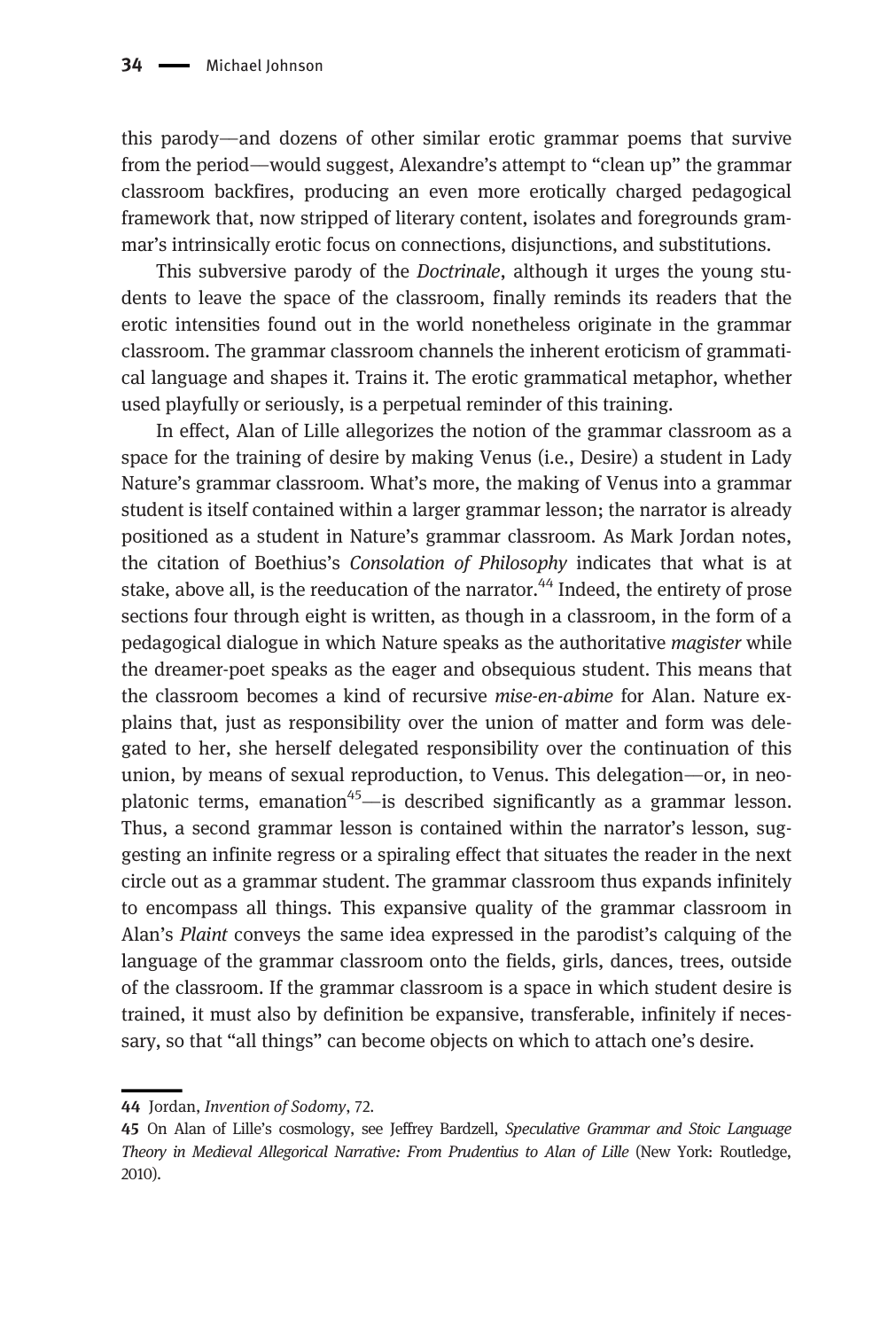Of course, the expansiveness of the grammar classroom also accounts for the expansive multiplication of perverse desires since expansion implies a kind of degradation in Alan's cosmology. These perverse desires (re)appear in the classroom as monstrous grammatical combinations, an inverse movement that brings what is "outside" of the grammar classroom to the always already inside. Nature does not shy away from enumerating varieties of sexual coupling in her grammar lesson––somehow more vivid, more imaginatively suggestive because expressed via grammatical euphemisms rather than via literal designation. But what purpose could such a florid enumeration of sexual configurations have in Nature's training of the narrator's, and by extension the reader's, desire? Nature's list of perverse desires (what she terms humanity's "grammatical" errors) begins with examples taken from classical literature, from Helen's infidelity and Medea's infanticide to Narcissus's destructive self-love. She then goes on to describe a whole catalogue of sexual perversions entirely through use of grammatical metaphors. As her lesson explains, some men "embrace those of masculine gender only" while others "those of feminine gender," and some prefer "those of common, or epicene gender." Others are described as "belonging to the heteroclite class," reclining (=declining) with "those of female gender in winter and those of masculine gender in summer."<sup>46</sup> Here, again, a comparison with the *Doctrinale* and its parody is called for: Nature's movement from pagan eroticism to purely grammatical eroticism inversely mirrors Alexandre's quasi-expulsion of the auctores set against his parodist's needling insistence that the erotics of grammar cannot be removed from the classroom as long as grammatical categories retain their erotic metaphoricity. Nature allows for both levels of eroticism in her classroom, both erotic classical allusions and erotic grammar metaphors. Although it is not always obvious which sexual practices these metaphors refer to––for example, what is the difference between men who embrace epicene gender and those who are themselves heteroclite?––the underlying assumption Nature makes here is that grammatical categories are transferable to the realm of sexuality.<sup>47</sup> The classroom becomes transferable to the world, an ever-dilating expanse of potential objects

<sup>46</sup> Alan of Lille, The Plaint of Nature, trans. James Sheridan (Toronto: Pontifical Institute of Mediaeval Studies, 1980), 136.

<sup>47</sup> The transferability of grammatical categories outside of the once-narrow purview of grammar was, of course, one of the difficult questions in contemporaneous debates about the liberal arts curriculum. Nature does not offer a clear-cut response to these debates. On the one hand, she uses grammatical categories to describe a whole number of perversions, implying that language itself is full of perverse categories and should not be used as a guide in sexual ethics. On the other hand, in the next prose section she grounds her lesson in sexual orthodoxy with "fundamental" grammatical categories.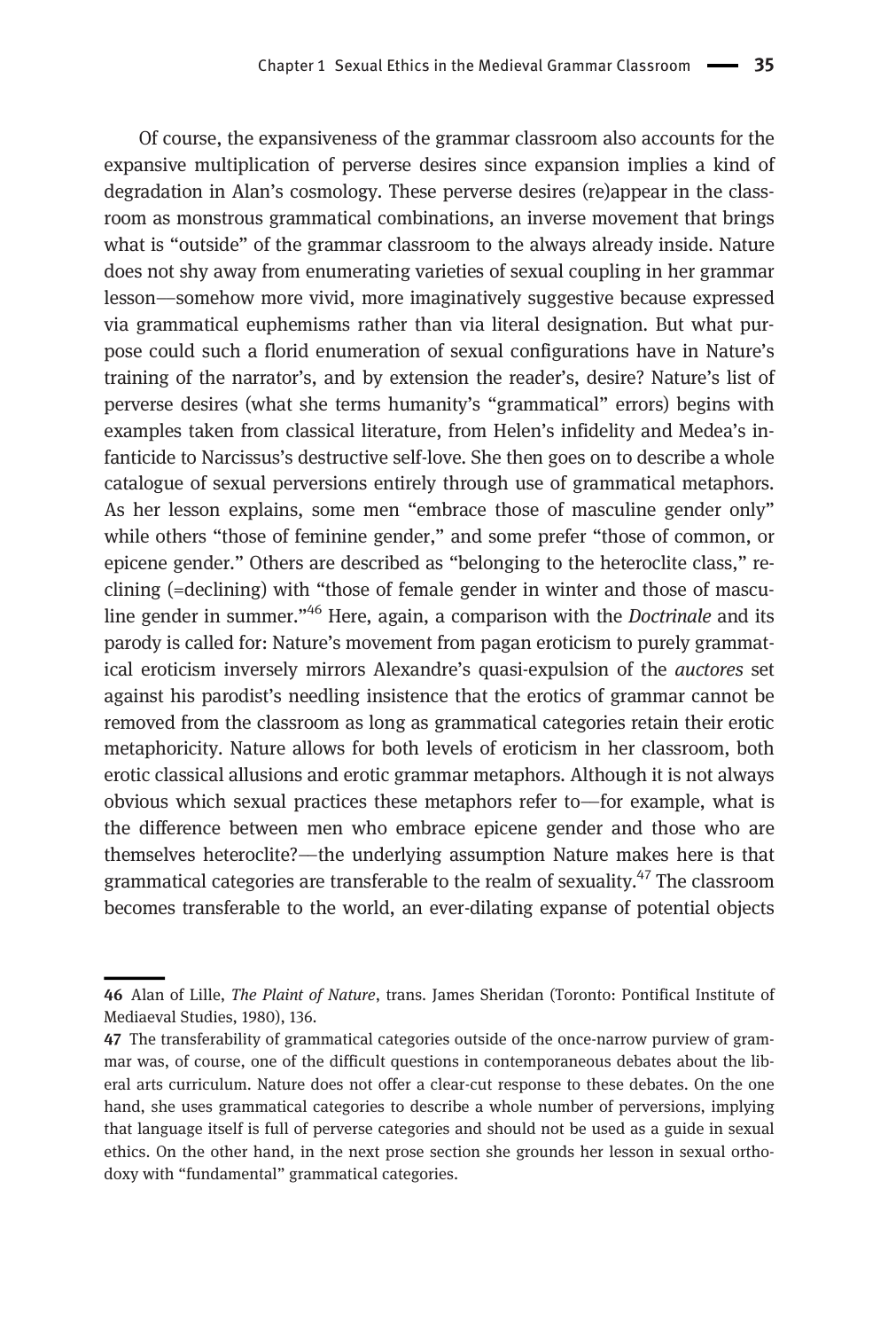of desire. In a word, Nature's grammar classroom grammaticalizes desire. And although grammaticalized desire might always potentially increase the quality and quantity of sexual couplings, it also simultaneously inscribes desire with a drive to limit its expression, a drive to orthodoxy. And so, although Nature's classroom is expansive, and thus prone to perversion or degradation, it is also a space where desire can be effectively disciplined.

Although Alan and the Doctrinale parodist both invoke the grammar classroom as a figurative image, we can still draw some conclusions concerning the place of desire in contemporaneous grammar instruction. For one, the parody suggests that the place of desire in the grammar classroom is in question, an object of polemic. For another, both Alan and the parodist suggest that grammar cannot be conceived of separately from desire. Grammatical structures are desirous and human sexual desire is structured like a grammar. By focusing on these transitional figures and on the question of grammar's ethical value in the mode of debate, we are able to reconstruct obliquely what was imagined to have been lost in the shift from grammar-as-orthopraxy to grammar-as-sodomy and the concurrent shift from early medieval pedagogical grammar to high/late medieval speculative/modistic grammar. Essentially we glimpse a sophisticated, although in some ways contradictory, account of the linguistic nature of desire and the desirous nature of language, a willingness to engage ambiguity in the grammar classroom and a canny awareness of the fact that the same facet of grammar conditions both the disorderly nature of desire and the drive to inscribe limits. One can easily understand, therefore, the strong sense of loss expressed in John of Salisbury's writing. A loss, not simply of an old homosocial pedagogical tradition, but also of a sophisticated and artful understanding of desire and language.

# Bibliography

- Aelius Donatus. The Ars Minor of Donatus: For One Thousand Years the Leading Textbook of Grammar. Translated by Wayland Johnson Chase. Madison: University of Wisconsin Press, 1926.
- Alan of Lille. The Plaint of Nature. Translated by James Sheridan. Toronto: Pontifical Institute of Mediaeval Studies, 1980.
- Alford, John. "The Grammatical Metaphor: A Survey of Its Use in the Middle Ages." Speculum 57.4 (1982): 728–60.
- Alighieri, Dante. The Divine Comedy: Inferno 2. Commentary. Translated by Charles S. Singleton. Princeton: Princeton University Press, 1989.
- Bardzell, Jeffrey. Speculative Grammar and Stoic Language Theory in Medieval Allegorical Narrative: From Prudentius to Alan of Lille. New York: Routledge, 2010.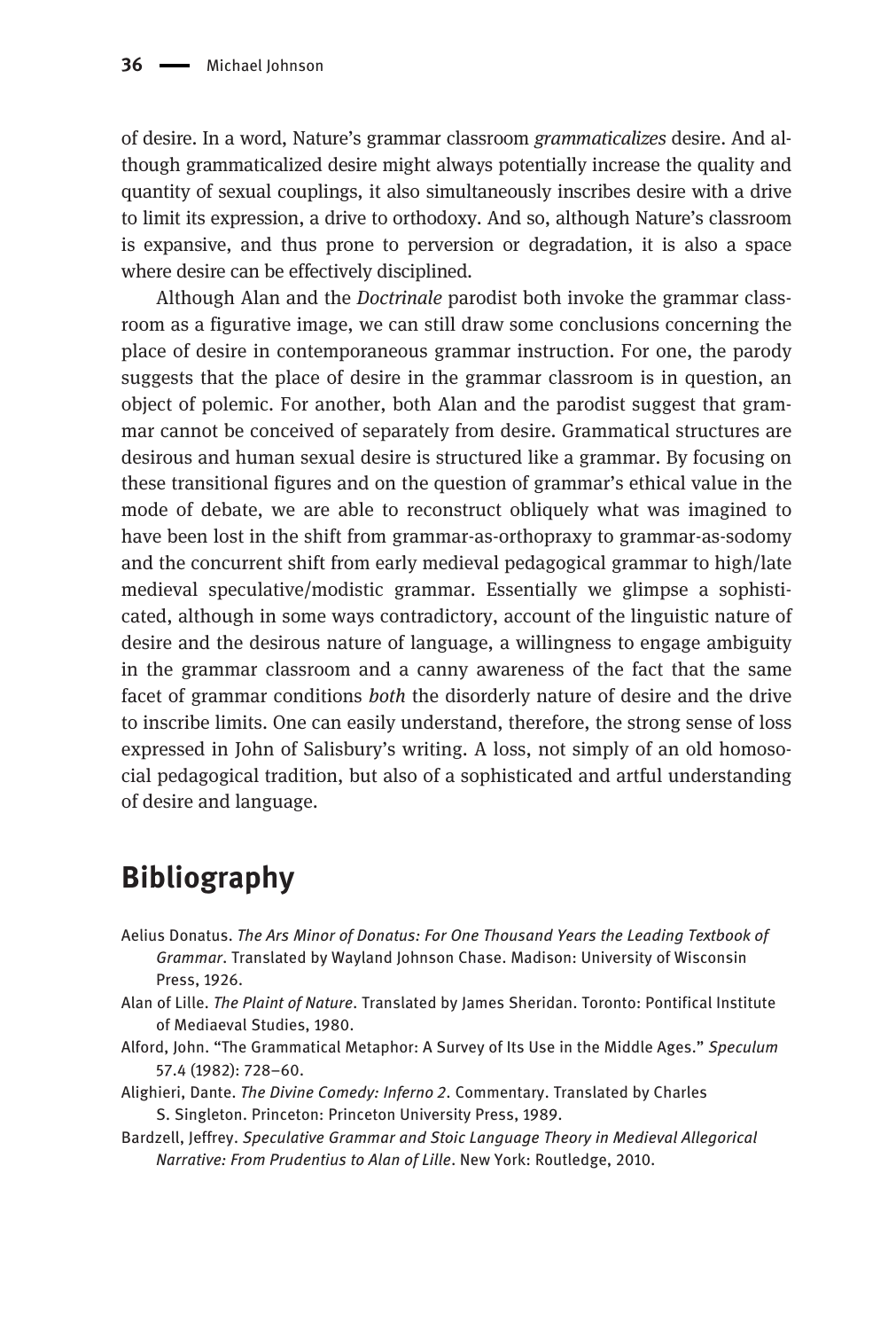- Boswell, John. Christianity, Social Tolerance, and Homosexuality: Gay People in Western Europe from the Beginning of the Christian Era to the Fourteenth Century. Chicago: University of Chicago Press, 1980.
- Cestaro, Gary P. Dante and the Grammar of the Nursing Body. Notre Dame: University of Notre Dame Press, 2003.
- Cleaver, Laura. "Grammar and Her Children: Learning to Read in the Art of the Twelfth Century." Marginalia 9.1 (2009): n. p. [http://www.marginalia.co.uk/journal/09educa](http://www.marginalia.co.uk/journal/09education/cleaver.php) [tion/cleaver.php](http://www.marginalia.co.uk/journal/09education/cleaver.php).
- Derrida, Jacques. Of Grammatology. Baltimore: Johns Hopkins University Press, 1998.
- Desmond, Marilynn. Ovid's Art and the Wife of Bath: The Ethics of Erotic Violence. Ithaca: Cornell University Press, 2006.
- Ferruolo, Stephen C. The Origins of the University: The Schools of Paris and Their Critics, 1100–1215. Stanford: Stanford University Press, 1985.
- Gautier de Coinci. De Sainte Leocade: Au Tans Que Sainz Hyldefons Estoit Arcevesques De Tholete Cui Nostre Dame Donna L'aube De Prelaz: Miracle Versifié / Vilamo-Pentti, Eva. Suomalaisen Tiedeakatemian Toimituksia. Annales Academiae Scientiarum Fennicae. Helsinki: Suomalainen Tiedeakatemia, 1950.
- Petrus Helias. Summa Super Priscianum. Edited by Leo Alexander Reilly. Toronto: Pontifical Institute of Mediaeval Studies, 1993.
- Holsinger, Bruce. Music, Body, and Desire in Medieval Culture: Hildegard of Bingen to Chaucer. Palo Alto: Stanford University Press, 2001.
- Irvine, Matthew. The Making of Textual Culture: Grammatica and Literary Theory, 350–1100. Cambridge: Cambridge University Press, 1994.
- John of Salisbury. Metalogicon. Translated by Daniel D. McGarry. Berkeley: University of California Press, 1962.
- Jordan, Mark. The Invention of Sodomy in Christian Theology. Chicago: University of Chicago Press, 1997.
- Lehmann, Paul. Die Parodie Im Mittelalter. Stuttgart: A. Hiersemann, 1963.
- Lenzen, Rolf. "'Altercatio Ganimedis et Helene' Kritische Edition mit Kommentar." Mittellateinisches Jahrbuch 7 (1972): 161–86.
- Lombardi, Elena. The Syntax of Desire: Language and Love in Augustine, the Modistae, Dante. Toronto: University of Toronto Press, 2007.
- Martianus Capella and the Seven Liberal Arts: The Marriage of Philology and Mercury. Translated by William Harris Stahl, Richard Johnson, and E. L. Burge. New York: University of Columbia Press, 1992.
- Medieval Grammar and Rhetoric: Language Arts and Literary Theory, AD 300–1475. Edited by Rita Copeland and Ineke Sluiter. Oxford: Oxford University Press, 2009.
- Moser, Thomas C. A Cosmos of Desire: The Medieval Latin Erotic Lyric in English Manuscripts. Ann Arbor: University of Michigan Press, 2004.
- Paetow, Louis John. The Arts Courses at Medieval Universities with Special Reference to Grammar and Rhetoric. Champaign: University Studies of the University of Illinois, 1910.
- Stehling, Thomas. Medieval Latin Poems of Male Love and Friendship. New York: Garland, 1984.
- Stock, Brian. Augustine the Reader: Meditation, Self-Knowledge, and the Ethics of Interpretation. Cambridge: Harvard University Press, 1996.